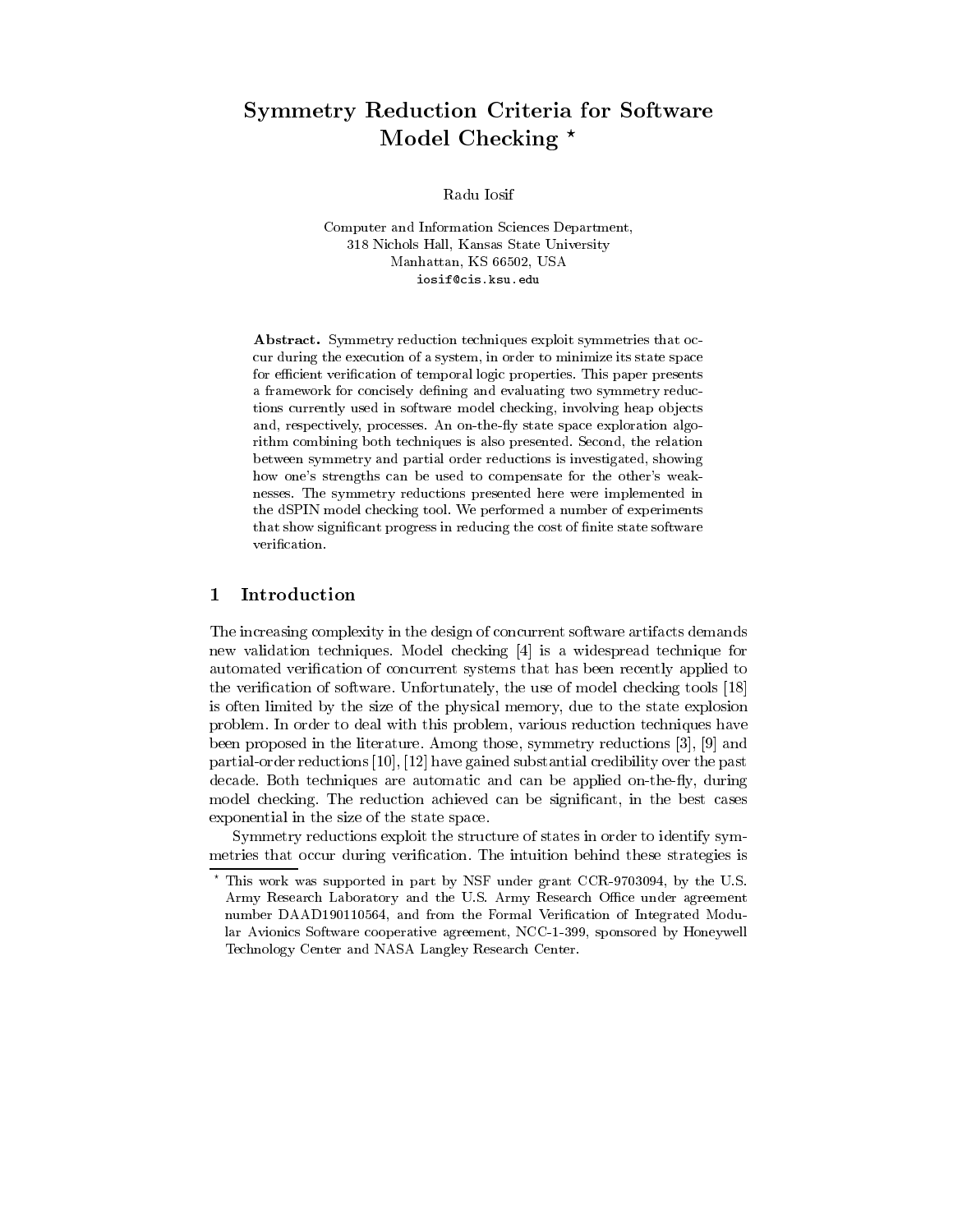that the order in which state components (processes, objects) are stored in a state does not influence the future behavior of the system. That is, the successors of two symmetric states are also symmetric. many criteria have been proposed to decide whether two states are symmetric on-the-fly, without any information about the future states. They usually exploit the ordering of processes [6], communication channels and the structure of temporal logic formulas used to express correctness requirements [9]. Ideally, the reduced state space will have only one state representing each symmetry equivalence class. Unfortunately, detecting all symmetries usually requires very expensive computations, that may make such reductions impractical.

Partial order reductions exploits the commutativity of concurrent transitions, which result in the same state when executed in different orders. The decision whether two transitions are independent, so that they can be safely swapped, is usually made using compile-time static analysis. In practice, this information is a conservative approximation of the real run-time independence. As in the case of symmetry reductions, using more information about the system helps detecting more indepence, however it is computationally more expensive. It has been shown [15] that symmetry and partial order reductions are orthogonal strategies and can be used in combination to achieve better verification results.

The main contribution of this paper is applying both techniques to a particular class of software, namely dynamic programs, for which the number of state components (processes, objects) is continuously modified as a result of their ongoing execution. This concept can be used to formalize the semantics of most high-level object-oriented programs, such as the ones written in Java or  $C++$ . The present paper is, to some extent, the continuation of our work reported in [22]. There we presented a canonical symmetry reduction that applies only to the heap of the program. Here we combine the heap symmetry reductions with more traditional approaches, such as process symmetries  $[6]$ . We first define a framework that allows us to express both reductions formally and compare their efficiency, in terms of canonical properties. Then we describe an explicit-state exploration algorithm that combines heap with process symmetry reduction onthe-fly. We argue that this algorithm complies with the detection of weakly fair computation paths in SPIN [18]. Finally, we investigate further optimizations by relating heap symmetries with partial order reductions. Preservation of temporal logic properties is discussed throughout the paper. A prototype implementation of the ideas described in this paper has been done in dSPIN [20], an extension of SPIN [18], especially designed for software model checking. We performed a number of experiments on two non-trivial test cases in order to obtain a practical assessment of our ideas.

### 1.1 Related Work

Among the first to use symmetries in model checking were Clarke, Filkorn and Jha [3], Emerson and Sistla [9] and Ip and Dill [23]. These approaches consider systems composed of a fixed number of active components (processors) [3], variables of a special symmetry-preserving data type (scalarset) [23] as well as sym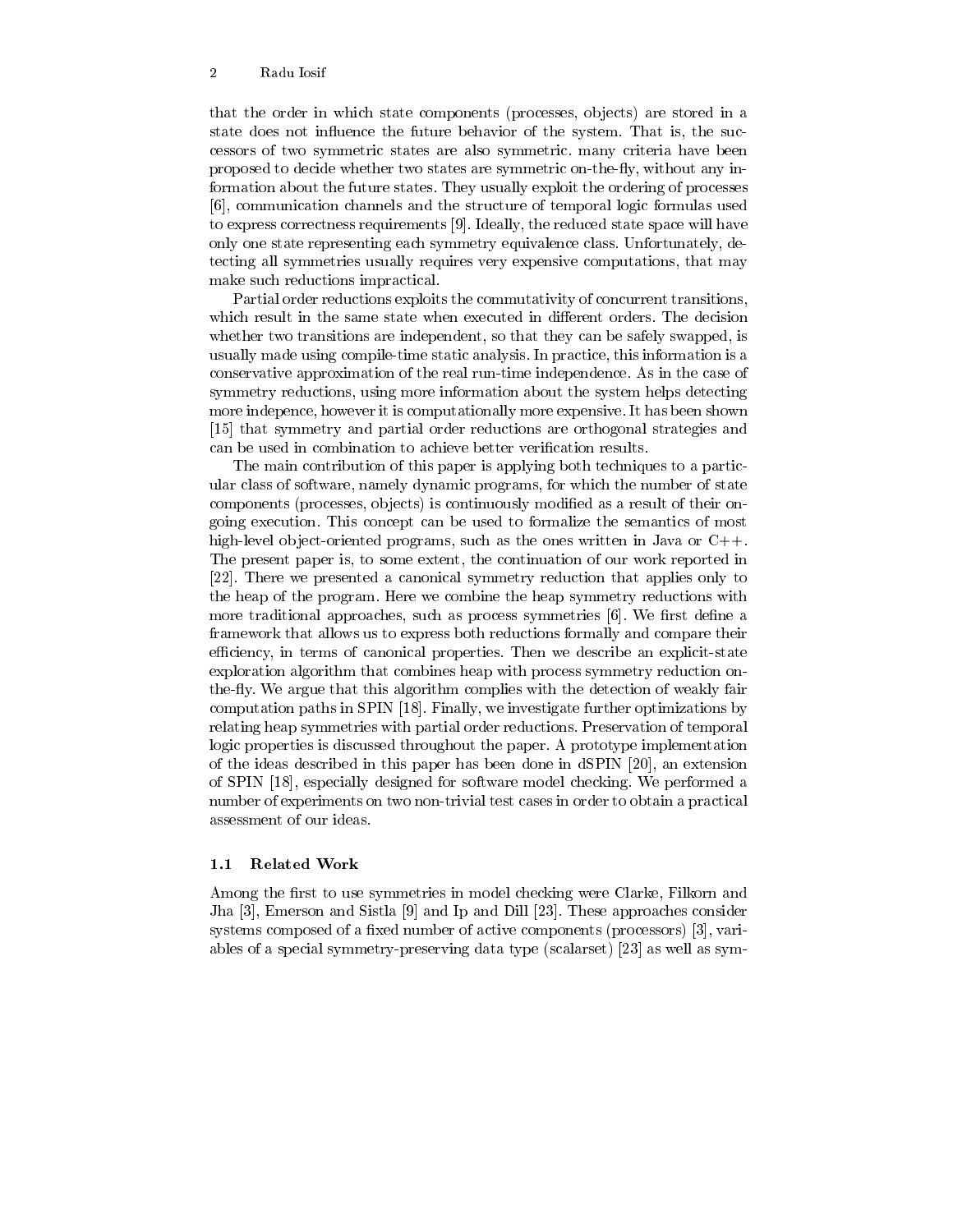metries of specications [9]. Using sorting permutation to reduce the complexity of representatives computations has been addressed by the work of Bosnacki and Dams [6]. The problem of exploiting heap symmetries in software model checking has been informally addressed by Visser and Lerda in [24]. To our knowledge, they are the only other group that have addressed heap symmetries to date. Their approach looks attractive due to its simplicity, but no formal evidence of its canonical properties has yet been provided by the authors.

#### $\overline{2}$ Preliminaries

In this section we present some background notions regarding symmetry. The classical framework [3], [9] starts from the basic notion of group of automor*phisms* in order to define symmetry as an equivalence between states. Since automorphisms preserve graph structure, it can be shown that the symmetry induced by a group of automorphisms is a bisimulation in the sense of Milner [17]. It is therefore possible to define a quotient structure in which each state is a (representative of a) symmetry equivalence class. Model checking the reduced structure preserves all properties that can be expressed using temporal logics [4].

Unfortunately, applying this framework directly to software model checking faces the difficulty of giving the automorphisms appropriate semantic definitions. Indeed, when considering a program in which the number of state components (such as ob jects or threads) may experience an unbounded growth along an execution path, one cannot consider only one group of permutations as the group of system automorphisms. Instead, we consider a (possibly infinite) family of such groups and chose one at each step, by keeping track of the number of components in every state.

Let  $G_n$  denote the set of all permutations on the set  $\{1,\ldots,n\}$ . It is easy to see that  $G_n$  forms a group with function composition, inverse and the identity mapping as neutral element. Formally, we represent program executions by an (augmented) Kripke structure  $K = (S, R, L, \mathcal{N})$  over a set of atomic propositions  $r$  and a set of actions  $\omega$ , where:

- $-$  S is a set of states,
- $= R \cup S \times Z \times T$  is a transition relation,
- ${\cal L}: S \to T$  is a function that labels states with sets of atomic propositions,
- $\mathcal{N}$  is a family of functions  $\eta_{\tau} : S \to \mathbb{N}$ , where  $\eta_{\tau}(s)$  is the number of components of type  $\tau$  occurring in state s.

In cases where the last  $(N)$  component is irrelevant for the discussion, we may omit it. A transition  $(s, \alpha, t) \in R$  is also denoted by  $s \stackrel{\alpha}{\to} t$ . We consider that permutations on numbers induce permutations on states. Let  $\pi \in G_n$  be a permutation. We denote by  $\pi_{\tau}(s)$  the application of  $\pi$  only to the components of type  $\tau$  in s, given that  $\eta_{\tau}(s) = n$ . In Section 3 we give formal definitions of  $\pi_{\tau}(s)$  for two types of state components: heap-allocated objects and processes.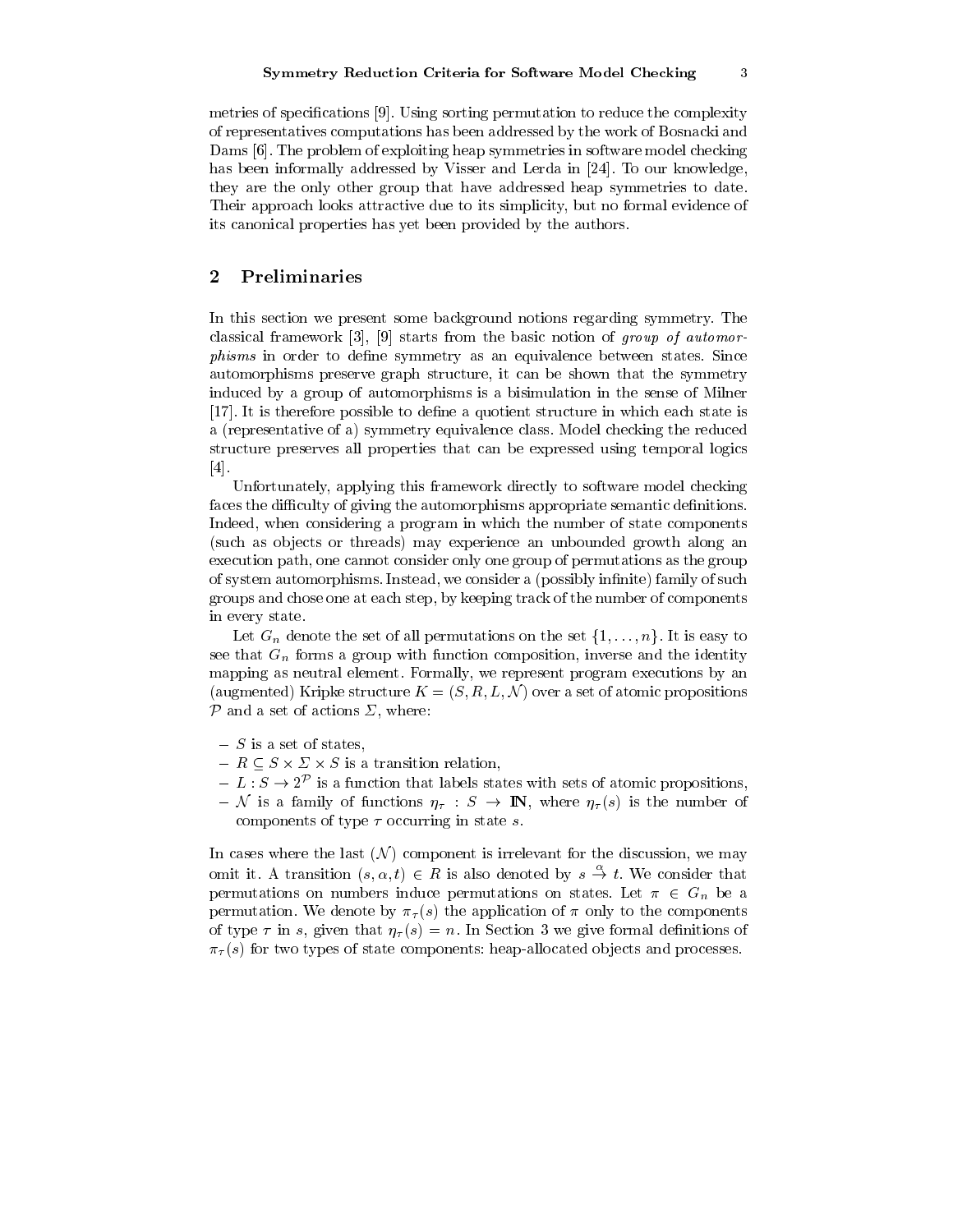**Definition 1.** Let  $K = (S, R, L, \mathcal{N})$  be a structure. For some component type *i*, a vinary relation  $\equiv_{\tau} \subseteq \cup \land \cup \land$  is a r-symmetry iff, for all s  $\equiv_{\tau}$  i, the following hold:

$$
- L(s) = L(t),
$$
  
\n
$$
- \eta_x(s) = \eta_x(t), \text{ for all } \eta_x \in \mathcal{N},
$$
  
\n
$$
- \pi_{\tau}(s) = t \text{ for some } \pi \in G_{\eta_{\tau}(s)}.
$$

Using basic group theory, it can be proved that  $\equiv_{\tau}$  is an equivalence relation. The equivalence class, also known as the *orbit*, of a state s is denoted by  $[s]_{\tau}$ . Throughout this paper we omit  $\tau$  whenever it is implicit or irrelevant to the discussion. The *quotient* structure w.r.t. a  $\tau$ -symmetry is defined as follows:

**Definition 2.** Given a structure  $K = (S, R, L, N)$  and a symmetry relation  $\equiv_{\tau}$ on S, the quotient structure for K w.r.t to  $\equiv_{\tau}$  is  $K_{/\equiv_{\tau}} = (S_{\tau}, R_{\tau}, L_{\tau}, \mathcal{N}_{\tau})$ , where:

 ${S}_{\tau} = \{ [s]_{\tau} \mid s \in S \},\$  $- \ R_{\tau} = \{([s]_{\tau}, \alpha, [t]_{\tau}) \ | \ (s, \alpha, t) \in R\},$  ${L \atop -L_\tau([s]_\tau)=L(s), \text{ for all } s \in S, \ -n_x([s]_\tau) = n_x(s), \text{ for all } n_x \in \mathcal{N}}$ 

The states of a quotient structure are equivalence classes of states from the original structure and a transition occurs between two equivalence classes whenever a transition (labeled with the same action) occurs between states from the original structure. It is clear, from the first two points of Definition (1), that  $L_{\tau}$ and  $\mathcal{N}_{\tau}$  are well defined for the quotient structure. Since the set  $S_{\tau}$  is a (possibly non-trivial) partition of  $S$ , it is potentially more efficient to model check a temporal logic formula on  $\pi_{/\equiv\tau}$  represent to they represent that they represent equivalent computations. We use here the notion of bisimulation in the sense of Milner [17] strengthened with the observational equivalence requirement, i.e., equivalence w.r.t to the set of atomic propositions  $P$ :

 $\mathcal{L}$  characters  $\mathcal{L}$  . Let  $\mathcal{L}$  be  $\mathcal{L}$  and  $\mathcal{L}$   $\mathcal{L}$   $\mathcal{L}$   $\mathcal{L}$   $\mathcal{L}$   $\mathcal{L}$   $\mathcal{L}$   $\mathcal{L}$   $\mathcal{L}$   $\mathcal{L}$   $\mathcal{L}$   $\mathcal{L}$   $\mathcal{L}$   $\mathcal{L}$   $\mathcal{L}$   $\mathcal{L}$   $\mathcal{L}$   $\mathcal{L}$ **Definition 3.** Let  $K_1 = (S_1, R_1, L_1)$  and  $K_2 = (S_2, R_2, L_2)$  be over the set of actions  $\Sigma$ . A binary relation  $\approx \subset S_1 \times S_2$  is a over the set of actions  $\Sigma$ . A binary relation  $\approx \subseteq S_1 \times S_2$  is a bisimulation iff, for all  $s_1 \approx s_2$  and  $\alpha \in \Sigma$ , all the following hold:

 $-I_1(s_1) = L_2(s_2),$  ${ }_ {L_1}(s_1) = {L_2}(s_2),$ <br>  $- \forall t_1 \in S_1$   $.$   $(s_1, \alpha, t_1) \in R_1$   $\Rightarrow \exists t_2 \in S_2$   $.$   $(s_2, \alpha, t_2) \in R_2$  and  $t_1 \approx t_2$ ,  ${\forall}$   ${\overrightarrow{t}}_1 \in S_1$  :  $(s_1, \alpha, t_1) \in R_1 \Rightarrow \exists t_2 \in S_2$  :  $(s_2, \alpha, t_2) \in R_2$  and  $t_1 \approx t_2$ ,<br>  ${\forall}$   $t_2 \in S_2$  :  $(s_2, \alpha, t_2) \in R_2 \Rightarrow \exists t_1 \in S_1$  :  $(s_1, \alpha, t_1) \in R_1$  and  $t_1 \approx t_2$ .

If  $\approx$  is total on  $S_1$  and  $S_2$  we say that  $K_1$  and  $K_2$  are bisimilar, and denote this by  $K_1 \approx K_2$ . It is known fact that bisimilar states cannot be distinguished by formulas of mu-calculus or any of its sub-logics, such as computation-tree logic (CTL) or linear-time temporal logic (LTL) [4].

Using the symmetry framework in explicit-state model checking requires computation of representatives for each equivalence class. Unfortunately, finding the general solution to this problem is known to be as hard as proving graph isomorphism, for which no polynomial-time solution is known to exist [3]. Solutions proposed in the literature either deal with incomplete equivalence classes for which the orbit problem has polynomial solution [3] (i.e., the bounded orbit problem), or use heuristic strategies [6], [22].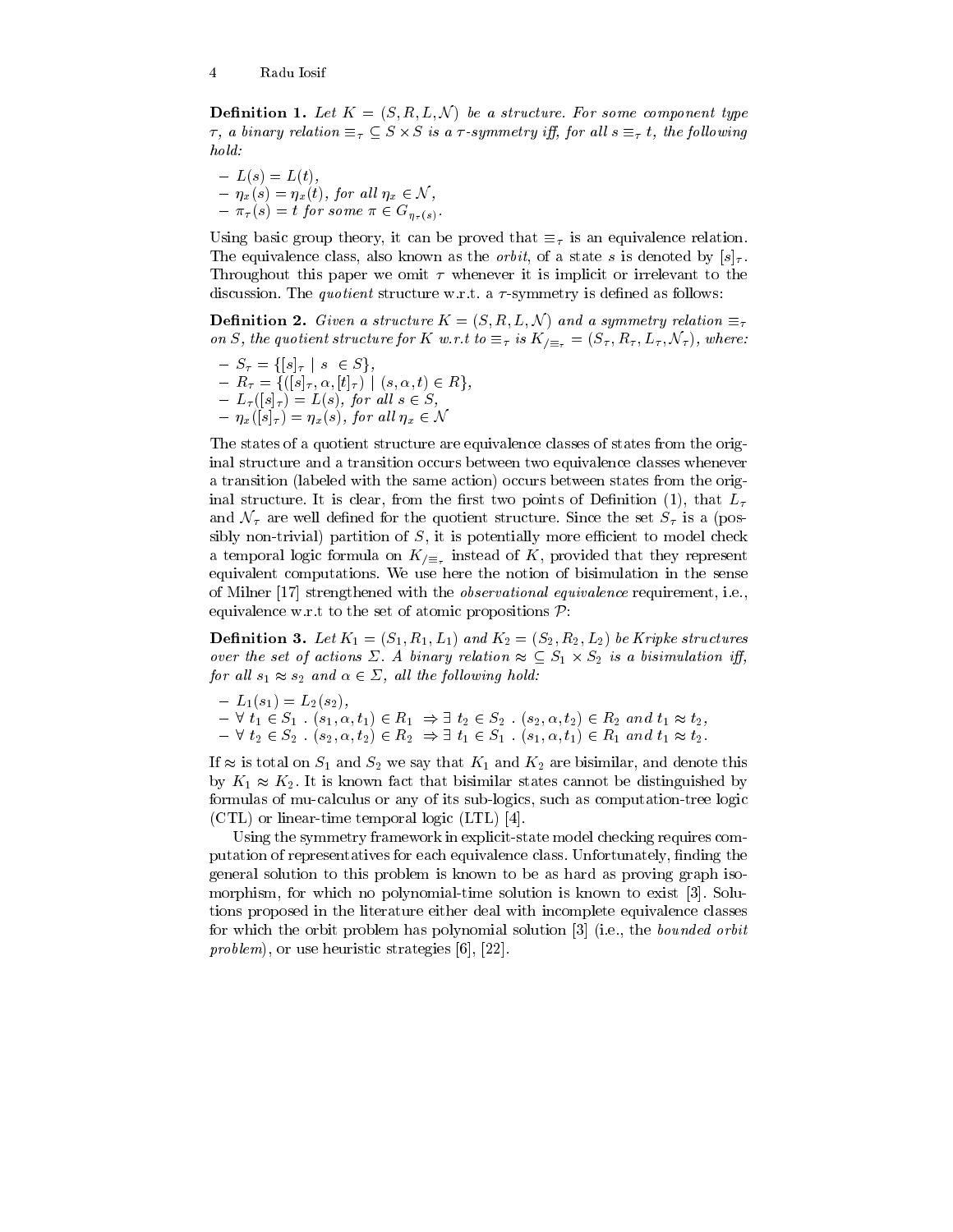**Definition 4.** Given a structure  $K = (S, R, L)$  and a symmetry relation  $\equiv_{\tau}$ , a function  $h : S \to S$  is said to be a canonical representative for  $\equiv_{\tau}$  iff, for all  $s, s' \in S$  both the following hold:

$$
- s \equiv_{\tau} h(s), \text{ and,}
$$
  

$$
- s \equiv_{\tau} s' \iff h(s) = h(s').
$$

Throughout this paper we use sorting heuristics, as the ones described in [6], [22]. Below we introduce a formal definition that captures the idea of such strategies.

**Demitrion 0.** Let  $W = (0, H, D, N)$  be a structure and  $\zeta + D \wedge W \wedge W \rightarrow$  ${true, false}$  be a partial boolean mapping. Given a state s and component type  $\tau$ , a permutation  $\pi^{\xi} \in G_{\eta_{\tau}}$  is said to be sorting for s iff for all  $0 \leq i, j \leq \pi$  $\eta_{\tau}(s), \ \pi^{\xi}(i) < \pi^{\xi}(j) \iff \xi(s, i, j) = true.$ 

In the following, we refer to the  $\xi$  function as to the *sorting criterion*. The reason why  $\xi$  is allowed to be partial is a rather technical formality: we are not interested in the values  $\xi(s, i, j)$  where i or j is greater than  $\eta_{\tau}(s)$ . Finding good sorting criteria is a non-trivial task. Intuitively, a good sorting criterion has to take into consideration the semantics of program states. Next, in Section 3 we define sorting criteria for heap and process symmetries on the states of a program. The following result gives necessary and sufficient conditions for sorting criteria to define canonical representative functions. Due to space limitations, all proofs are omitted from this paper.

**THEOREM 1.** Let  $K = (S, R, L, N)$  be a structure,  $\equiv_{\tau} \subset S \times S$  be a symmetry relation and  $\xi$  be a sorting criterion. Then the sorting permutations induced by  $\xi$ are canonical representatives for  $\equiv_{\tau}$  iff, for each state  $s \in S$  and  $0 \leq i, j \leq \eta_{\tau}(s)$ ,  $i \neq j$ , both the following hold:

- ${\cal F}$   $\in$   $\zeta$  remains invariant under permutations of s, i.e,  $\forall \pi \in G_{\eta_{\tau}(s)}, \xi(s,i,j) =$  $\xi(\pi_{\tau}(s), \pi(i), \pi(i))$  and,
- ${\cal F} = \xi$  induces a strict total order on the set  $\{0,\ldots,\eta_{\tau}(s)-1\}$  i.e.,  $\xi(s,i,j) \vee \xi(s,j,i) = true$  and  $\neg \xi(s,i,j) \vee \neg \xi(s,j,i) = true$ .

The above result leverages the difficult task of proving strategies canonical. It will be applied in Section 3 in order to compare two techniques, involving the detection of state symmetries induced by permutations of heap ob jects and processes. It will be also shown that the reduction strategy involving heap objects is canonical, while the one involving processes is not.

#### 3Semantic Definitions of State Symmetries

In this section we are concerned with defining state symmetries i.e., symmetries that can be discovered by inspecting the structure of the state. We present a (partial) semantic definition of programs that modify the number of state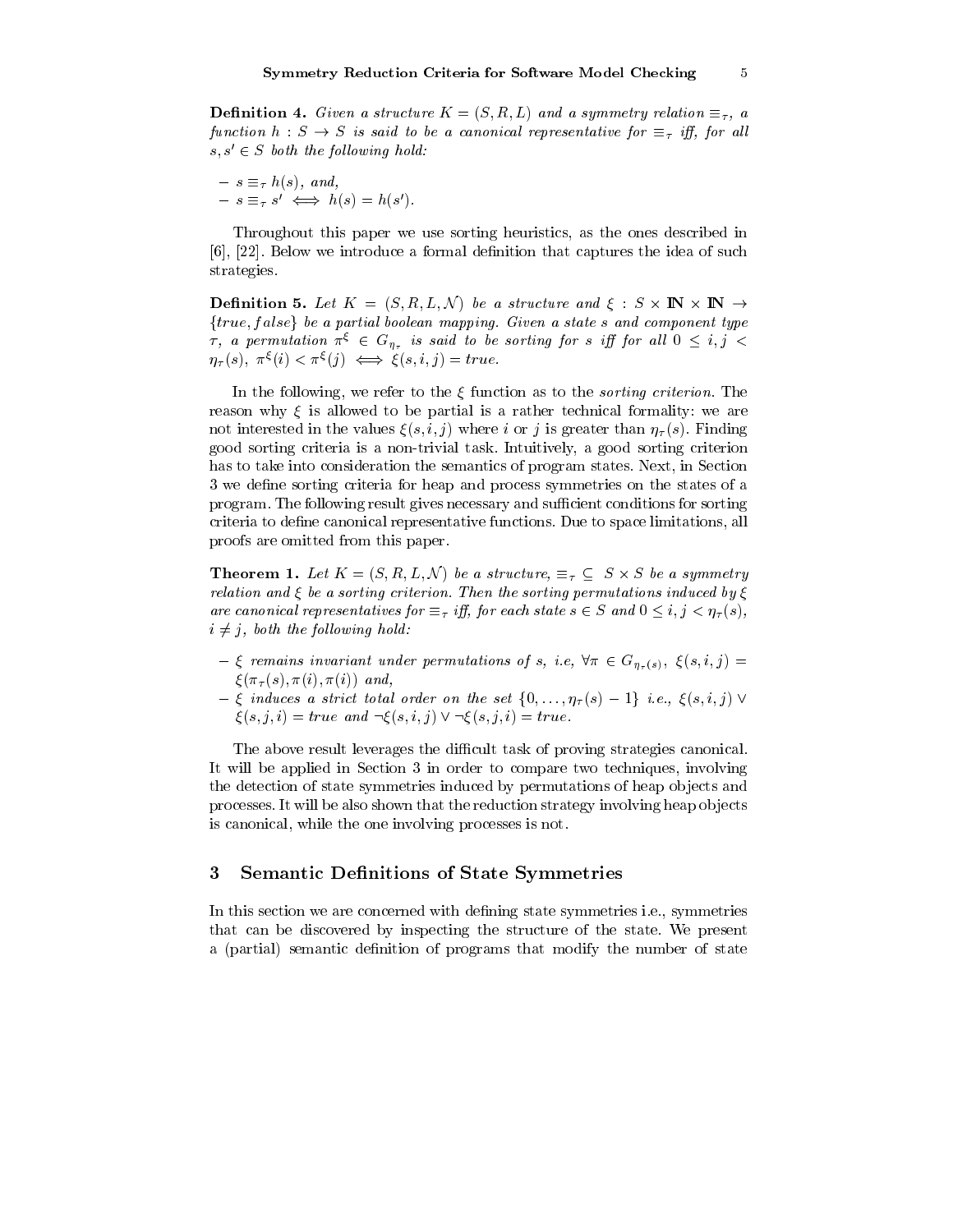components (ob jects, processes) as part of their execution. This class of programs is also referred to in the literature as dynamic programs [20]. For space reasons, we are not going to enter here all the details of language definition. For more details, the interested reader is referred to [19]. Instead, in the following we define program configurations and give small-step operational semantic rules only for some of the allocator statements.

| $Store = Variable \rightarrow Location$ | $Process = ProcCnt \times Store$                |
|-----------------------------------------|-------------------------------------------------|
| $Heap = Location \rightarrow Store$     | $Proof$ $ProcPool = ProcId \rightarrow Process$ |
| $StateHeap =Heap \times Location$       | $StateProc = ProcPool \times ProcId$            |

Fig. 1. Semantic domains

Consider the semantic domains in Figure 1. The definition of *Store* is the classical one: a partial mapping between variables and values. For simplicity reasons we assume that all variables will take memory reference values from the set Location. A Heap consists of a partial mapping between memory locations and stores. We may refer to the stores in the range of a heap as to *objects*. The second component of a  $StateHeap$  is a location used to describe the implementation of ob ject allocator statements; it holds the last allocated location. A Process is a pair consisting of a program counter and a store for local variables. Processes are referred to by means of  $ProcId$  values, and the  $ProcPool$  domain represents a collection of active processes. Similarly, the second component of a  $StateProc$  represents the last allocated  $Proofd$ . We conclude our description of the semantic domains with the following assumptions:

- $\epsilon$  there exists a strict total ordering  $\prec_v \subseteq$  v arrable  $\land$  v arrable.
- $\tau_{\rm c}$  there exists a strict total ordering  $\tau_c \subseteq T$  rocc *nt*- $\lambda T$  rocc *nt* and a function next : ProcCnt  $\rightarrow$  ProcCnt such that next(c) always returns the next element w.r.t. to  $\prec_c$  i.e, the program location of the next statement within the process; computations are assumed to be infinite; the least element in the order is denoted by init.
- ${\bf t}$  there exists a strict total ordering on *Location* and a function new : Location  $\rightarrow$ *Location* such that  $new(l)$  always returns the next location in that ordering; the least element is denoted by *null*; the set *Location* is assumed to be infinite and countable.

With the above definitions and assumptions, we consider a program configuration (state) to be an element of the  $State$  set, defined as follows:

 $v \in S$  tates  $v = S$  to  $v = S$  . State if each  $\lambda$  is tated from  $v$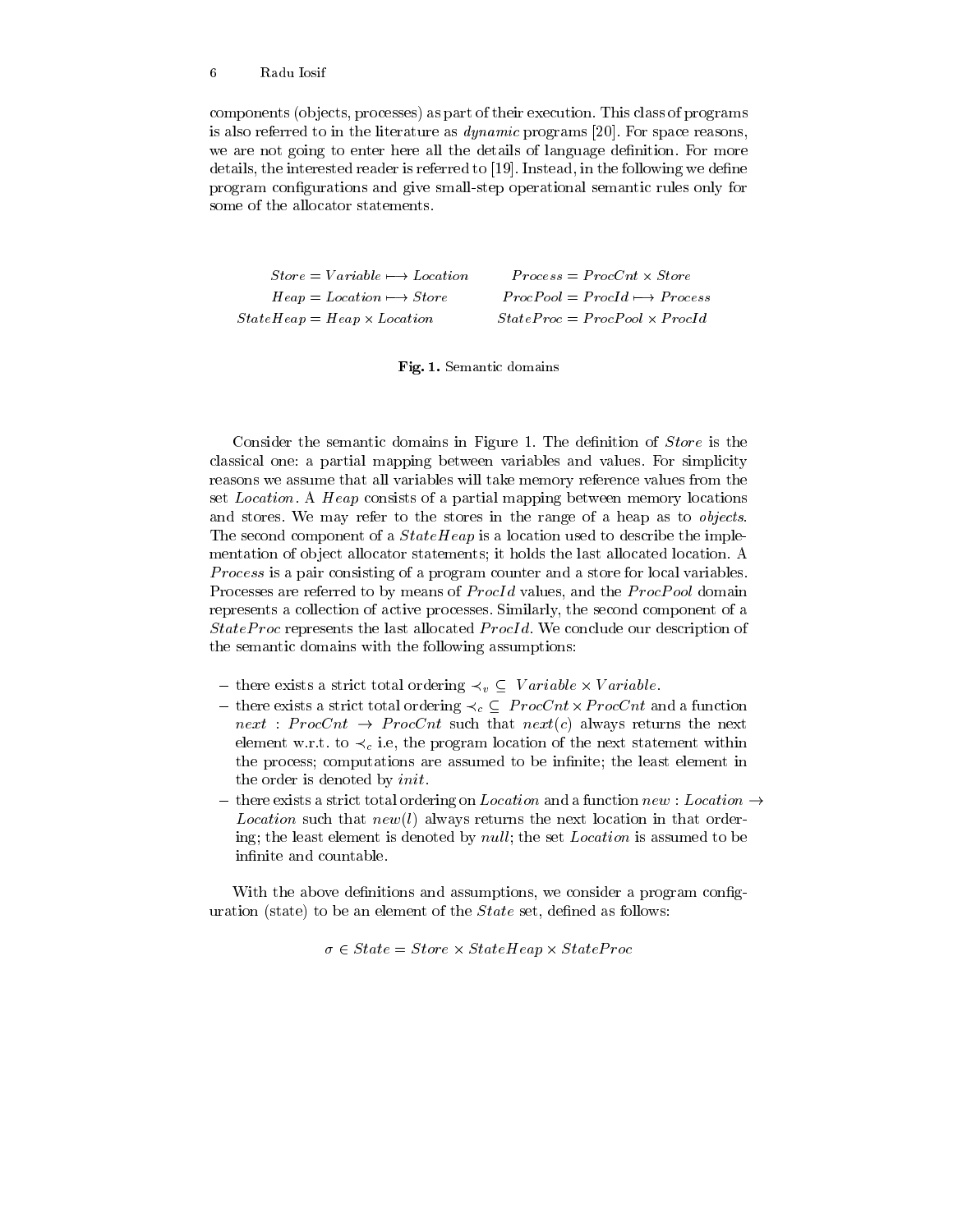Intuitively, the first component of the triple  $\sigma$  is a store that holds global variables, the second is a heap referencing all existing ob jects, and the third is the thread pool referencing all active threads in  $\sigma$ .

Figure 2 presents structural rules that define the small-step semantics of ob ject allocator statements. These rules are needed mostly for the discussion in Section 5. For some  $j \in \text{ProcId}$ , the notation  $\sigma \vdash_j \text{ast} \Longrightarrow \sigma'$  expresses the fact that the process referred to by j in state  $\sigma$ , executing the statement given by the abstract syntax tree ast changes the program state into  $\sigma'$ .

$$
\sigma = (s, (h, l), (p, i)), s(x) \neq \perp, p(j) = (c, s')
$$
  

$$
c' = next(c), l' = new(l), o = \lambda v.null
$$
  

$$
\sigma \vdash_j x = new() \Longrightarrow ([x \to l']s, ([l' \to o]h, l'), ([j \to (c', s')]p, i))
$$
  

$$
\sigma = (s, (h, l), (p, i)), p(j) = (c, s'), s'(x) \neq \perp, c' = next(c)
$$
  

$$
l' = new(l), s'' = [x \to l']s', o = \lambda v.null,
$$
  

$$
\sigma \vdash_j x = new() \Longrightarrow (s, ([l' \to o]h, l'), ([j \to (c', s'')]p, i))
$$
  
(NEW2)

### Fig. 2. Allocator Rules

The first rule (NEW1) describes the state changes that occur due to an ob ject allocation where the left hand side of the statement is a global variable  $(s(x) \neq \perp)$ . Analogous, the second rule (NEW2) describes the state changes caused by a heap allocation where the left hand side is a local variable. All rules reflect also the implicit change of control within the current process. It is to be noticed that the allocation strategies exploit the order on the set of memory locations and process identifiers. Namely, the next available element, as returned by the *new* function, is used for allocation of fresh components. Such allocation strategies are commonly used in real-life implementation of dynamic programming languages. For the purposes of this paper, we will refer to these techniques as to *next-free allocation* strategies.

We are now able to complete the formal definition of state symmetries by defining the meaning of a permutation  $\pi$  applied to the heap and process components of a state  $\sigma = (s, (h, l), (p, i))$ . Formally, since the set *Location* in Figure 1 has been considered countable, we have Locations =  $\{l_0, l_1, \ldots, \}$  and by  $\pi(l_x)$ we actually denote  $l_{\pi(x)}$ . A similar notation is used for the application of permutations to the elements of the set  $ProcId$  below.

$$
\pi_{heap}(\sigma) = (\pi_{heap}(s), (\pi_{heap}(h), l), (\pi_{heap}(p), i))
$$
\n(1)

$$
\pi_{heap}(s) = \lambda v. \pi(s(v))\tag{2}
$$

$$
\pi_{heap}(h) = \lambda l v. \pi(h(\pi^{-1}(l), v))
$$
\n(3)

$$
\pi_{heap}(p) = \lambda i(\lambda cs.(c, \pi_{heap}(s)))p(i)
$$
\n(4)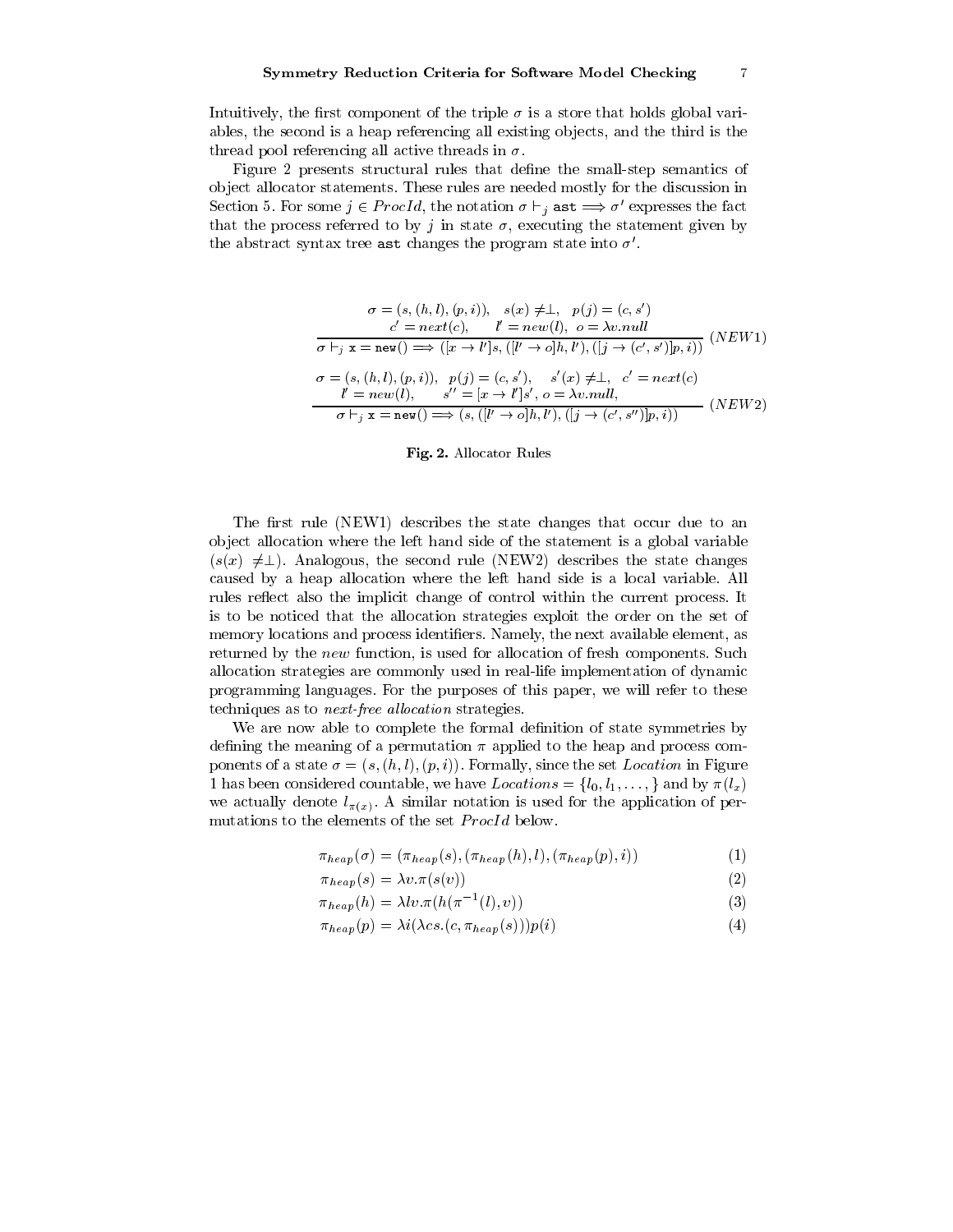$$
\pi_{proc}(\sigma) = (s, (h, l), (\pi_{proc}(p), i))
$$
\n
$$
(5)
$$

$$
\pi_{proc}(p) = \lambda i \cdot p(\pi^{-1}(i))\tag{6}
$$

Informally, the equations  $(1 - 4)$  say that, applying a permutation to a state, will permute all locations that are values of reference variables in the global store, local stores within processes, and in each heap object. The objects in the heap are also permuted, by the inverse permutation, in order to consistently reflect this change. Permuting processes  $(5 - 6)$  is easier, since we consider that processes are not referenced by variables, in our simple language.

The first result we obtain using the semantic definitions presented above is that symmetric states are bisimilar in the sense of Definition  $(3)$ .

**Theorem 2.** Given a structure  $K = (S, R, L, \mathcal{N})$ , for all  $s, t \in S$  and  $\tau \in \mathcal{N}$  ${heap, proc}, s \equiv_{\tau} t implies s \approx t.$ 

A useful consequence is expressed by the following corollary.

Corollary 1. Given a structure  $K = (S, R, L, N)$  and  $\equiv \sub{S} \times S$  a symmetry relation, K and  $K_{/\equiv}$  are bisimilar.

This first result enables us to actually apply heap and process symmetry criteria to the model checking of dynamic programs. Since symmetric states are bisimilar, all properties expressible in temporal logics such as the mu-calculus, LTL or CTL [4] are strongly preserved.

The other issue that remains to be dealt with in order to use heap and process symmetries in practical software model checking, is the complexity of computing the representatives of symmetry equivalence classes. As mentioned before, in Section 2, we rely on sorting heuristics in order to improve the performance of our reduction algorithm. In the remainder of this section, we will briefly explain the ideas behind such heuristics using sorting criteria, as introduced by Definition (5). Sorting heap objects is discussed in more detail in [22], while specific information regarding sorting processes can be found in [6].

Intuitively, when sorting a heap structure, we take into account, for each ob ject, reachability information that is, the chains of variables including global, local or field variables, that reach every object. Formally, let  $Variable^*$  denote the set or sequences of variables and let  $\prec_v$  be the lexicographical order induced the set of sequences of variables and let  $\prec_v^*$  be the lexicographical order induced<br>by  $\prec_v$  on sequences. Also, let  $Proofd_{\top}$  be the set  $Proofd \cup \{\top\}$  where  $\top$  is less than every element of *ProcId*. Finally, let  $\prec^*$  be a strict total order on the set  $C$   $n a n = Proc a \tau \times Var a$  and  $e$  -naturally induced by both the order on  $Proc \tau$ and  $\prec_v$ . As a convention, we use the literals  $i, j$  to denote process identifiers,  $v, u$ to denote sequences and x, y to denote variables. The notation  $min^*$  denotes the greatest lower bound with respect to  $\prec^*$  and  $\langle v, u \rangle$  is sequence concatenation. The  $\perp$  symbol denotes undefinedness of partial mappings. Consider the following partial mappings:

 $\mu$  each  $\mu$  . Share  $\lambda$  Chain  $\rightarrow$  Location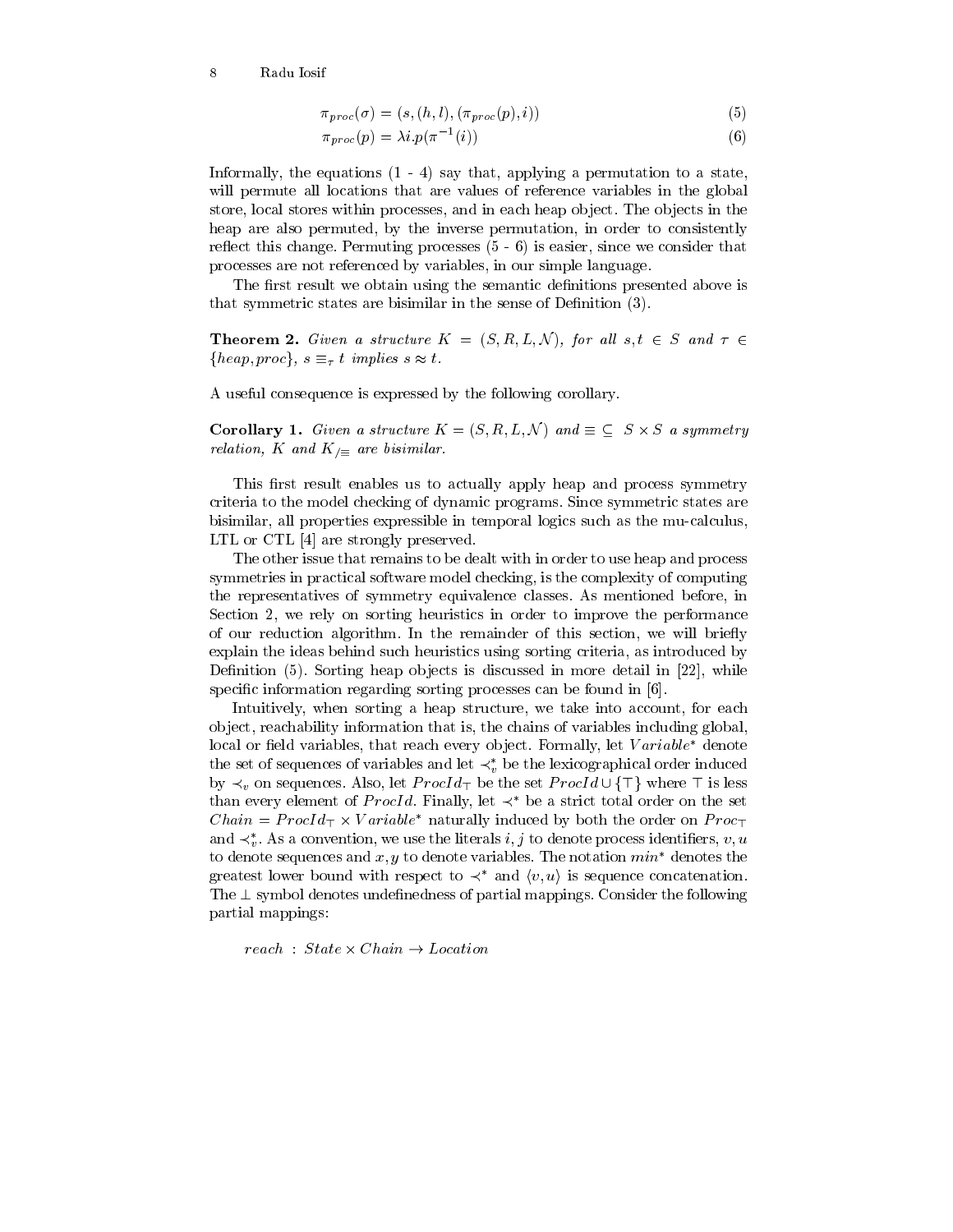$$
reach(\sigma, v) = \begin{cases} s(x) & v = \top \\ s'(x) & p(i) = (c, s') \land v = \langle i, x \rangle \\ h(reach(\sigma, u), x) & reach(\sigma, u) \neq \bot \land v = \langle u, x \rangle \\ \bot & otherwise \end{cases}
$$

$$
trace : State \times Location \rightarrow Chain
$$
  

$$
trace(\sigma, l) = \begin{cases} min^* \{v \mid reach(\sigma, v) = l\} \ \exists u \in Chain \cdot reach(\sigma, u) = l \\ \bot & otherwise \end{cases}
$$

The sorting criterion for heap objects is denoted by  $\xi_{heap}$  and is defined as follows:

$$
\xi_{heap}(\sigma, m, n) = (trace(\sigma, l_m) \prec^* trace(\sigma, l_n))
$$
\n<sup>(7)</sup>

In order to asses the performance of this sorting criterion, we will show that it actually can be the base for a canonical reduction strategy.

**Lemma 1.** For all  $\pi \in G_{\eta_{\text{hean}}(\sigma)}, l \in \text{Location}, \text{trace}(\sigma, l) = \text{trace}(\pi_{\text{heap}}(\sigma), \pi(l)).$ 

The first condition of Theorem 1 holds as a consequence of Lemma 1. The second condition holds due to the fact that  $\prec^*$  was assumed to be a strict total order on the set  $Chain$  and that each chain uniquely identifies a reachable object location (one variable cannot point to two different objects, from the definitions of Store and Heap). In practice, it is often the case that a strict total order on the set of variables can be found atcompile-time, and one might consider for instance alphabetical order, declaration order, etc. This automatically induces the required order on the set of sequences of variables prefixed by a process identilier . Consequently, the strategy based on heap objects is canonical, yielding optimal reductions.

The heuristics proposed in [6] use the idea of sorting processes. One such strategy, called pc-sorted, uses the values of the program counters in the sorting criterion. Let  $c \preceq_c c$  stand for  $c \prec_c c$  v  $c = c$  . Formally, we denote by  $\zeta_{proc}$ the following predicate:

$$
\sigma = (s, (h, l), (p, i))
$$
  

$$
\xi_{proc}(s, m, n) = (p(m) = (c', s') \land p(n) = (c'', s'') \land c' \preceq_c c'')
$$
 (8)

It is easy to see that the first condition of Theorem 1 is met by  $\xi_{proc}$ , while the second one is not aways met. Indeed, it can be often the case that two identical processes are at the same location, that is, the values of their program counters are equal. This situation violates the second requirement of Theorem 1, therefore the reduction strategy induced by  $\xi_{proc}$  is not necessarily canonical.

9

 $^{\circ}$  There is need for a process identifier as prefix in order to distinguish between local  $^{\circ}$ variables. Identical processes will contain multiple copies of the same local variable and they can only be ordered using unique process identifiers. Record fields can be distinguished from global or local variables by prefixing them with the name of the record, as it is done in most ob ject-oriented compilers.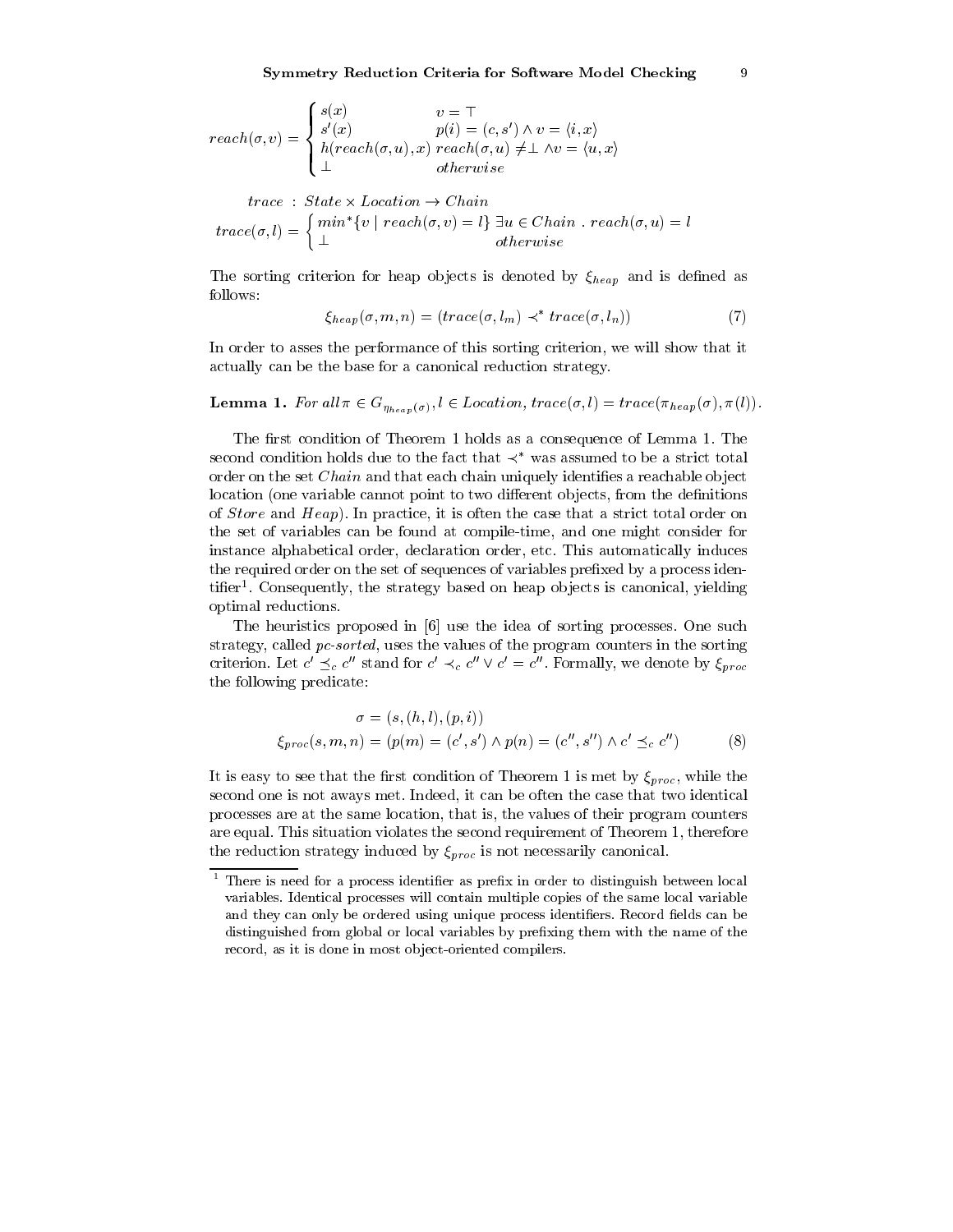#### 4Combining Heap and Process Symmetries

The main contribution of this section is the presentation of a reduced state space search algorithm that combines the heap and process symmetry reduction strategies defined in Section 3 on-the-fly. For heap symmetries, we briefly describe the algorithm used to compute canonical sorting permutations. Moreover, we show how the basic idea of our algorithm can be also used for symmetry reductions in automata-theoretic LTL model checking [5] under the weak fairness requirement.

Assuming the existence of a representative function rep, Figure 3 shows the basic depth first search algorithm [14] with symmetry reductions. The correctness of the algorithm in Figure 3 is ensured by the fact that for each s, we have  $s \equiv rep(s)$  by Definition (4). In case  $rep(s)$  is already in the state space when the search reaches s, all its outgoing transitions have been already explored by DFS and since all transitions originating in <sup>s</sup> are bisimilar to the ones originating in  $rep(s)$ , by Theorem 2, the search algorithm can safely backtrack. The extension of the correctness argument to the cycle detection algorithm  $[5]$ , which is the base of the automata-theoretic approach [5] in SPIN, was reported in [2].

```
DFS(s)if error(s) then report error fi
add(rep(s), State space)for each successor t of s do
   if rep(t) not in Statespace then DFS(t) fi
od
end DFS
```
Fig. 3. Symmetry Reduced Depth First Search

In the following, we discuss the effective computation of  $rep(s)$ . Intuitively, the algorithm used to implement  $rep$  can be decomposed into two distinct phases. First we generate a sorting permutation  $\pi$  for s; the result of rep will be the application of this permutation to the family  $\tau$  of components in s, i.e.,  $\pi_{\tau}(s)$ . The rules for applying a permutation to heap objects and processes in s are the ones given by equations (1 - 6) in Section 3.

For heap objects, the algorithm used to compute sorting permutations is presented in Figure 4. Let us remember the fact that a total strict order  $\prec_v$ on the set of variables is assumed to exist. We consider a function ordered :  $\sigma$   $\sigma$   $\rightarrow$  v ariables that returns, for a given store, the  $\prec_v$ -ordered sequence of variables that are defined in that store.

The correctness of the algorithm in Figure 4 has been discussed in great detail in [22]. In this case, correctness implies that the generated permutation  $\pi_{heap}$  always meets the sorting criterion  $\xi_{heap}$ , defined in Section 3. Informally, it can be noticed that, every (reachable) object stored at location l in state  $\sigma$ , will be eventually reached by a call to the SORT procedure. The complexity of the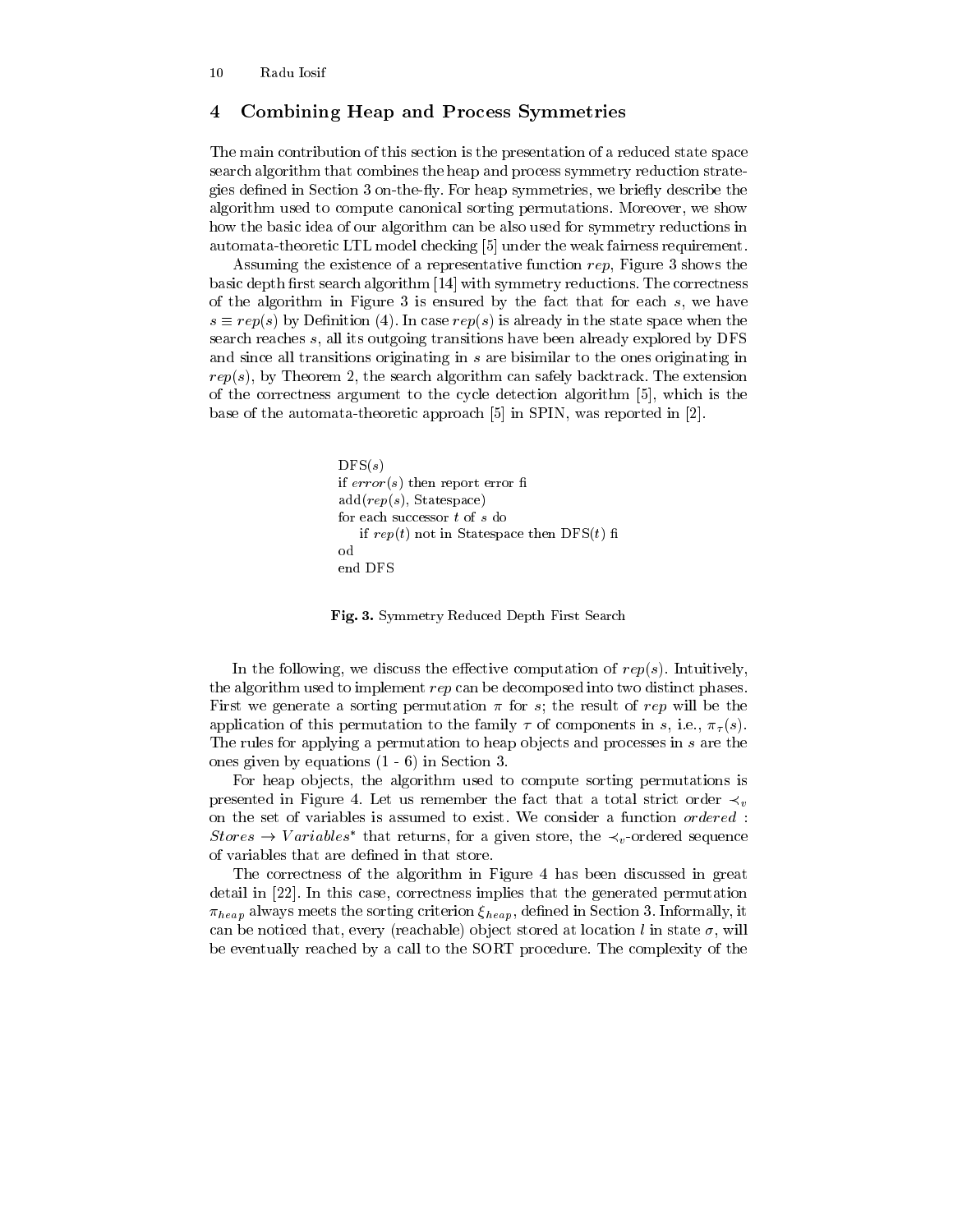Input: configuration  $\sigma = (s, (h, l), (p, i))$ Output: sorting permutation  $\pi_{heap} \in G_{\eta_{heap}}(\sigma)$ 

```
SORT(store)
for next v from ordered(store) do
    l_i = store(v)if l_i not marked do
      mark l_i\pi_{heap} = [i \rightarrow k] \pi_{heap}k = k + 1SORT(h(l_i))od
od
end SORT
                                                           begin main
                                                           k = 0; \pi_{heap} = \lambda x. \perpSORT(s)for each 0 \leq i \leq \eta_{proc}(\sigma) do
                                                           (*) (c, s') = p(i)\mathrm{SOKT}(s^\circ) \ \mathrm{od}end main
```
Fig. 4. Generation of Sorting Permutations for Heap Objects

sorting permutation algorithm for heap objects is  $O(\eta_{heap}(\sigma))$ , since SORT visits every object and every field connecting two objects only once, and the maximum number of fields declared within each object is a compile-time constant.

The problem of computing sorting permutations for processes reduces to the vector sorting problem, which can be solved by existing algorithms in time  $O(\eta_{proc}(\sigma) \log(\eta_{proc}(\sigma)))$ . As a remark, the process ordering strategies presented in [6] do not explicitly separate sorting permutation computation and application, but rather compute representatives in one step. Here we need to keep that distinction in order to describe the composition of the two reduction strategies. The following discussion will present the combined strategy.

The idea of combining the two reduction techniques originates from the obser vation that the applications of two permutations  $\rho$  and  $\pi$  to heap objects and processes in a program state, as defined by equations  $(1 - 6)$ , operate independently on different types of components, therefore their composition could be easily defined, i.e.,  $\rho_{heap}(\pi_{proc}(\sigma))$ . It is clear from the equations (1 - 6), that the composition is commutative, in the following sense:  $\rho_{heap}(\pi_{proc}(\sigma)) = \pi_{proc}(\rho_{heap}(\sigma))$ . However, using this straightforward composition to define the representative function rep for the algorithm in Figure 3 faces the following problem: if  $\rho$  has been computed in  $\sigma$  using the sorting criterion  $\xi_{heap}$ , it might be the case that  $\rho$  is no longer sorting, according to  $\xi_{heap}$ , for  $\pi_{proc}(\sigma)$ . Analogously, computing  $\rho$  in  $\pi_{proc}(\sigma)$  might not satisfy  $\xi_{heap}$  for  $\sigma$ . As a result, applying the heap permutations computed according to  $\xi_{heap}$  (by the algorithm in Figure 4) does not give us the canonical representatives for heap symmetric states. The reason lies within the definition of  $\xi_{heap}$  (Section 3), since a chain that reaches a location may be prefixed with a process identifier, and therefore the minimal chain  $trace(\sigma, l)$  may depend on the order of processes. In other words, permuting processes may affect the canonical property of the heap symmetry reduction. In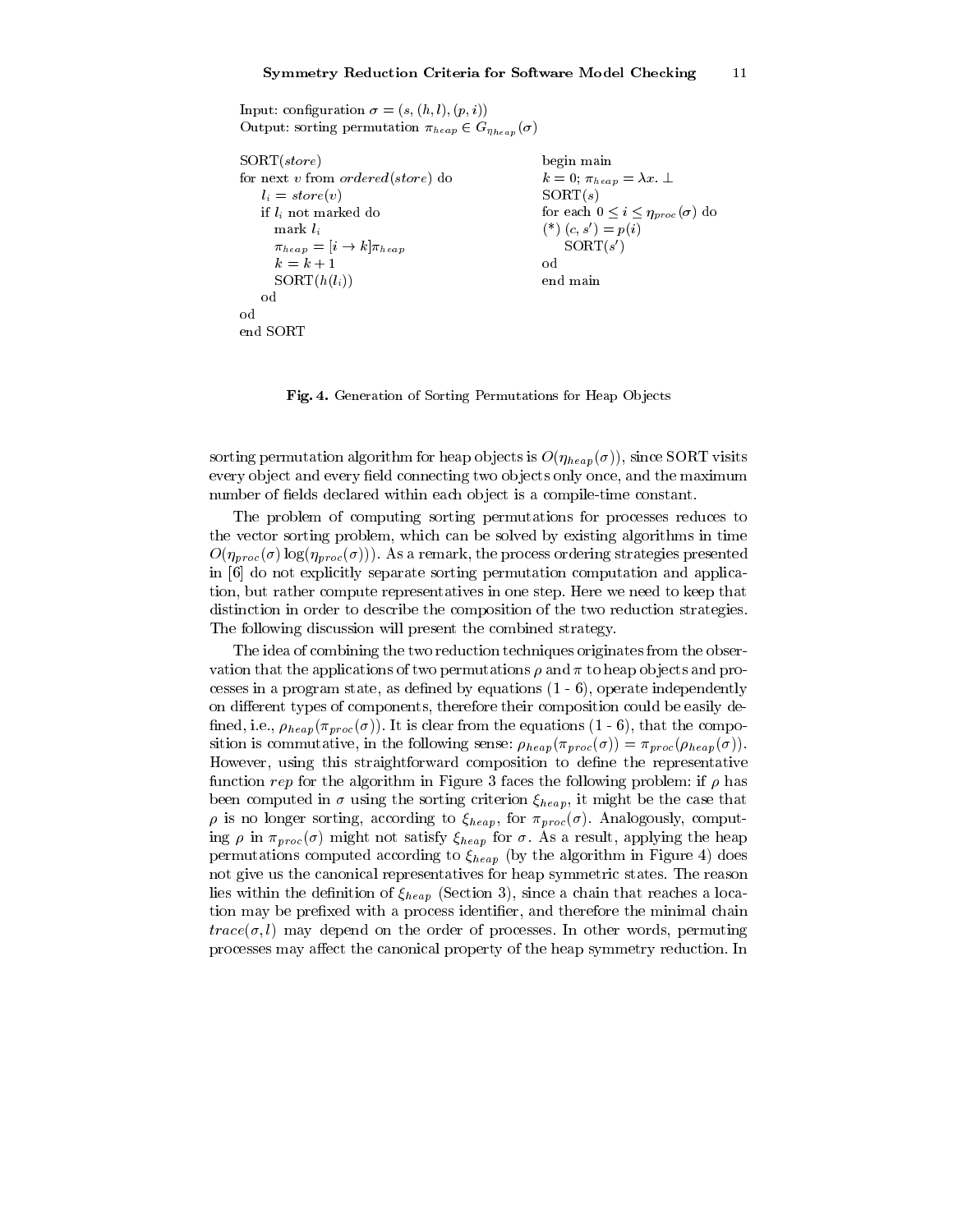order to overcome this difficulty, we need to record information that allows us to establish a fixed order on processes during the state space search.

Let  $G$  denote the union of all permutation groups on  $\mathbb{I}\mathbb{N}$  i.e.,  $G=\bigcup_{n\in\mathbb{I}\mathbb{N}}G_n$ . The composition of permutations in  $G_n$  is extended to G in the following way: for  $\pi_m \in G_m$  and  $\pi_n \in G_n$  with  $m < n$ , we define the composition of  $\pi_m$  and  $\pi_n$ by  $\pi_m \bullet \pi_n = ([m+1 \to m+1]...[n \to n] \pi_m) \circ \pi_n$ . That is, the "smaller" permutation is first "padded" with identity pairs, then functional composition is applied. We consider two functions sortheap  $\theta \cup \infty$   $\Theta \rightarrow \Theta$  and sort<sub>proc</sub>  $\theta \rightarrow \Theta$  that generate sorting permutations according to the  $\xi_{heap}$  and  $\xi_{proc}$  sorting criteria, respectively. Notice that  $sort_{heap}$  now takes into account a process permutation in order to produce a canonical heap permutation. The state space search algorithm with combined reductions is presented in Figure 5.

```
DFS(s, \pi)if error(s) then report error fi
add(s, Statespace)
for each successor t of s do
   \pi' = sort_{proc}(t)(\#)\rho = sort_{heap}(t, \pi)t = \rho_{heap}(\pi_{proc}(t))if t not in statespace then DFS(t, \pi \bullet \pi)od
end DFS
```
### Fig. 5. Depth First Search Combining Heap and Process Symmetry

Informally, the search algorithm in Figure 5 keeps track of the process per mutation resulting from the sequential composition of all process permutations computed along every execution path. For a given path  $w = s_0, s_1, s_2, s_3 \ldots$  in the quotient structure, the sequence of permutations  $\pi_1, \pi_2 \bullet \pi_1, \pi_3 \bullet \pi_2 \bullet \pi_1$ , where  $s_i = \rho_{heap}(\pi_{iproc}(s_i))$  for some permutation  $\rho$ , gives the needed information to restore, in each state, the order of processes in  $s_0$ .

The implementation of the  $sort_{heap}$  function uses a modified version of the heap sorting algorithm in Figure 4, in which the line marked by  $(*)$  has been changed into:

(\*) 
$$
(c, s') = p(\pi^{-1}(i))
$$

where by  $\pi$  we denote the second argument in the invocation of sort<sub>heap</sub>, as in the line marked with  $(\#)$  in Figure 5. The idea is that, in a state obtained by permuting a process, one uses the inverse permutation in order to restore the original order of processes and maintain the canonical properties of the algorithm in Figure 4. The following lemma gives sufficient conditions under which our combined algorithm still performs a canonical heap reduction. Let  $\sigma \equiv_{full} \sigma'$  denote the condition  $\sigma \equiv_{heap} \sigma' \wedge \sigma \equiv_{proc} \sigma'$  and Id denote the identity permutation.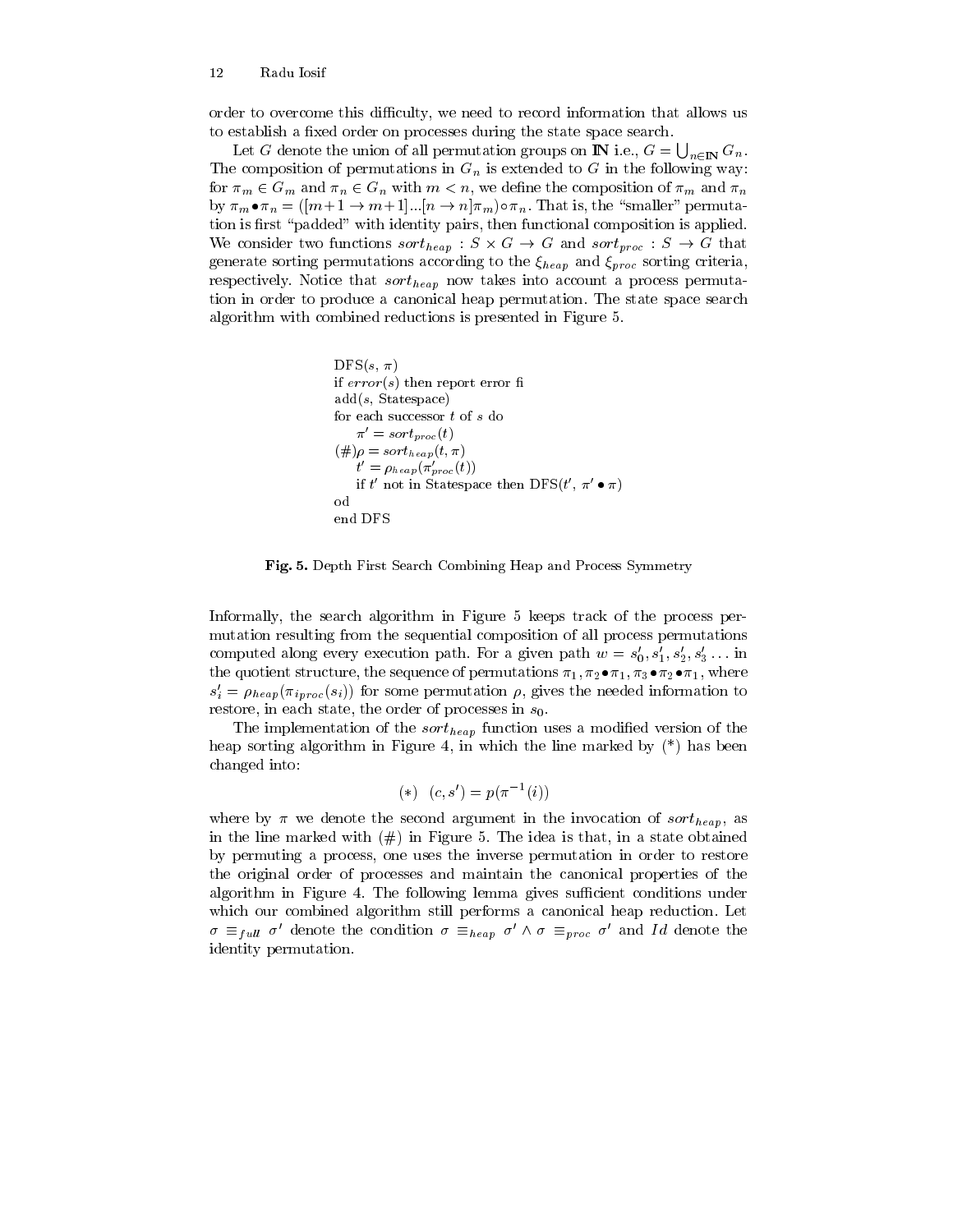**Lemma 2.** Let  $\sigma = (s, (n, t), (p, t))$  and  $\sigma = (s, (n, t), (p, t))$  be two states such that  $\sigma \equiv_{full} \sigma'$  and let  $\pi \in G_{\eta_{proc}(\sigma)}$  be a process permutation such that  $p = \pi_{proc}(p)$ . Let  $\zeta = sort_{heap}(\sigma, Ia)$  and  $\zeta = sort_{heap}(\sigma, \pi)$  be two heap permutations computed by the algorithm in Figure 4 with the  $(*)$  modification.  $I$  hen  $\zeta_{heap}(\pi_{proc}(\sigma)) = \zeta_{heap}(\sigma)$ .

Informally, Lemma 2 shows that using the algorithm in Figure 5 and computing heap permutations using the modied version of the algorithm in Figure 4 still preserves the properties of the original heap symmetry reduction, without process symmetry.

### 4.1 Relation with Weak Fairness

The idea of recording process permutations along with transitions is not new. Previous work done by Emerson and Sistla [8], as well as the more recent work by Sistla and Gyuris [16] use this idea to apply symmetry reductions when model checking a system under fairness requirements. For a given Kripke structure  $K = (S, R, L)$ , the approach in [8] is to define the quotient structure  $K_{/\equiv_{\tau}}$ by annotating each transition  $(s, \alpha, t) \in R$  with the inverse permutation  $\pi_t^-$ , where the canonical permutation of the canonical permutation of the representation of the representative of the representation of the representation of the representation of the representative of the representative of the t's equivalence class  $[t]_{\tau}$ . The intuition is that K can be recovered from  $K_{/\equiv_{\tau}}$  by unwinding it. Formally, the unwinding of a path in the quotient structure  $K_{/\equiv_{\tau}}$ is defined as follows:

$$
w = s_0 \stackrel{\alpha_1, \pi_1}{\rightarrow} s_1 \stackrel{\alpha_2, \pi_2}{\rightarrow} s_2 \stackrel{\alpha_3, \pi_3}{\rightarrow} s_3 \dots
$$
  
unwind(w) =  $s_0 \stackrel{\alpha_1}{\rightarrow} \pi_1(s_1) \stackrel{\alpha_2}{\rightarrow} \pi_1 \circ \pi_2(s_2) \stackrel{\alpha_3}{\rightarrow} \pi_1 \circ \pi_2 \circ \pi_3(s_3) \dots$ 

It is now easy to see the analogy with our algorithm in Figure 5: the permutation that is passed as the second argument in the (recursive) call to DFS in a state <sup>s</sup> represents the information necessary to unwind the path from the initial state to s. The authors of  $[8]$  have proven that each *(obviously)* fair cycle in the original structure has a (subtly) fair correspondent in the quotient graph and viceversa, that the unwinding of a (subtly) fair cycle in the quotient structure is a (obviously) fair cycle in the original one<sup>2</sup> .

The method used in SPIN to detect weakly fair paths has been briefly sketched in [5]. The basic idea is to multiply the state space by  $N + 1$  where <sup>N</sup> is the number of active processes. The acceptance states of the system are now the acceptance states of the last  $(N + 1)$ -th copy of the multiplied state space. A move from state space i to the next one  $(i + 1) \text{ mod}(N + 1)$  occurs whenever process *i* moves or it is blocked. An acceptance cycle in this extended graph is weakly fair iff it passes through all the copies. The implementation of  $\alpha$  algorithm in SPI in uses pairs  $(s, \cup) \in \mathcal{D} \wedge \mathbf{I}$ , where s is a state and  $\bigcup$  is an integer counter that keeps track of the current copy of the state space. This

<sup>2</sup> The distinction between obvious and subtle fairness is rather technical and beyond the scope of this paper. The reader is directed to [8] for more details.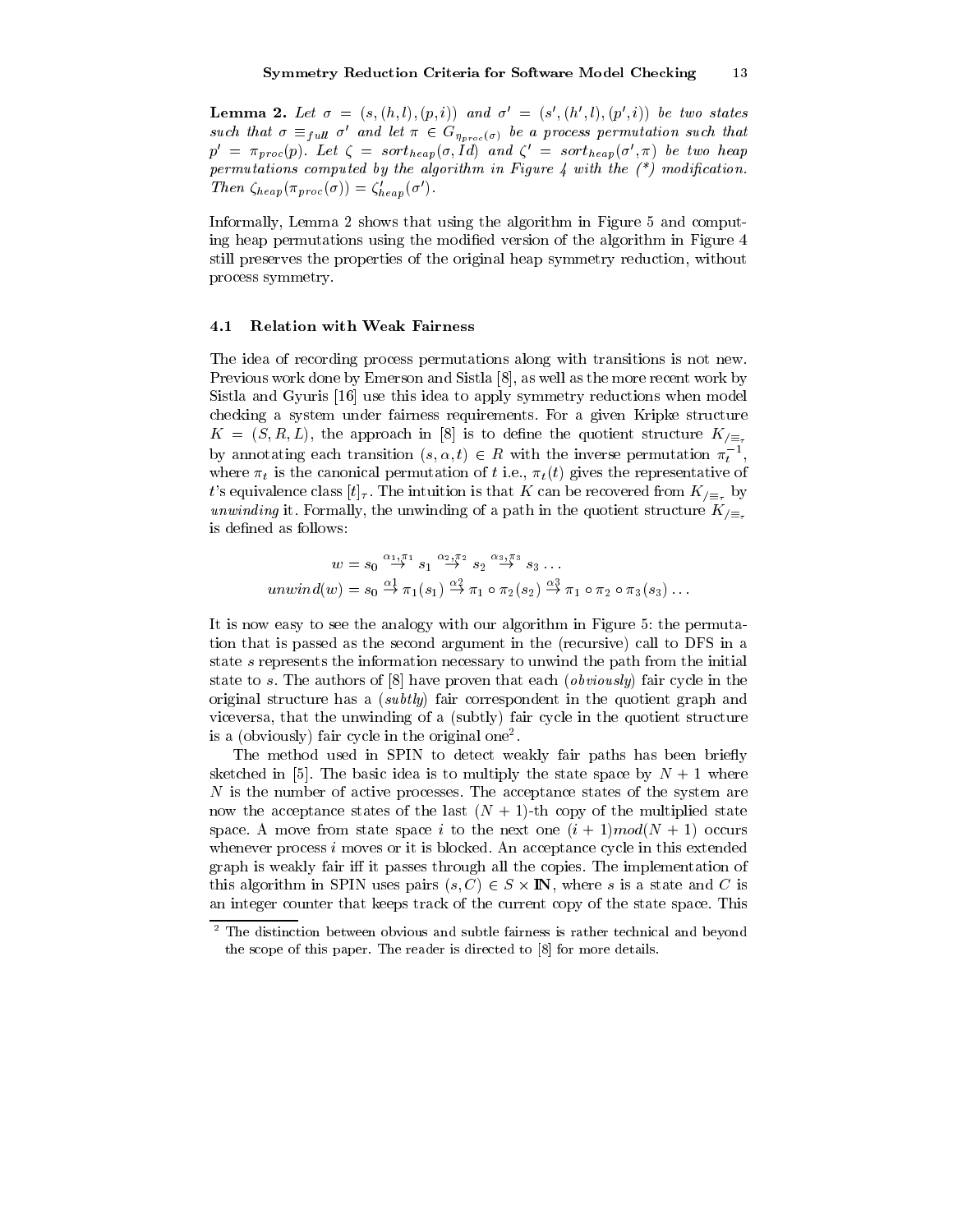counter is initialized with 1 and incremented each time the process referred to by the identifier  $C$  in the current state makes a move (or it is blocked). The nested depth first search [14] procedure that finds acceptance cycles is initiated only when an acceptance state with  $C = N + 1$  has been reached by the basic DFS (reachability) procedure. Both DFS and NDFS (the nested depth first search that looks for acceptance cycles) take an extra parameter  $C$  which is the current identier of the process that is expected to move (or to be blocked) within the fair cycle: DFS(s,  $\pi$ , C). The decision to increment this counter in the weak fairness algorithm is made whenever the value of  $C$  is equal to i, the identifier of the process selected to move in the current state. A possibility is to change the test  $C = i$  into  $C = \pi^{-1}(i)$ , by first recovering the original identity of the process ready to move using the inverse of  $\pi$  and then comparing to the value of  $C$ . In this way we ensure that "scrambling" processes along a path does not affect the correctness of increment actions made on the weak fairness detection counter C.

In his recent work [2], Bosnacki also elaborates upon the use of process symmetries together with weak fairness in SPIN. The technique presented in [2] does not need to explicitly record permutations on the stack on the search algorithm (DFS), resulting in a potentially better usage of the memory space. Storing per mutations of the stack is needed in our case in order to preserve the canonical property of heap symmetry reductions. On the other hand, increasing the size of the depth first search stack is not a critical problem when model checking using the automata-theoretic approach [5]. Therefore our design decision gives priority to heap symmetry reductions, being justied by the fact that the actual bottleneck of the model checking problem remains the size of the state space.

## Symmetry versus Partial Order Reductions

In this section we investigate the relation between symmetry and partial order reductions applied to the model checking of dynamic programs that execute allocation statements. The previous work of Godefroid [11] also uses partial order information to detect symmetries between states, however it focuses mostly on flat programs, by defining permutations of actions and inferring that symmetric states are reached from the initial state by transition-symmetric paths. Our approach exploits the nature of dynamic programs that make use of the next-free allocation policy for which a semantics has been provided in Section 3. The notion of independence is extended via symmetry to define symmetric *independence*. It can be shown that paths differing only by a permutation of adjacent symmetric independent actions lead to symmetric states. In practice, this corresponds to the very common situation in which various interleavings of threads that perform heap allocations generate heap symmetric states. By conservatively exploiting this observation, when using partial order reductions in combination with symmetry reductions we achieve better results than by using each reduction separately.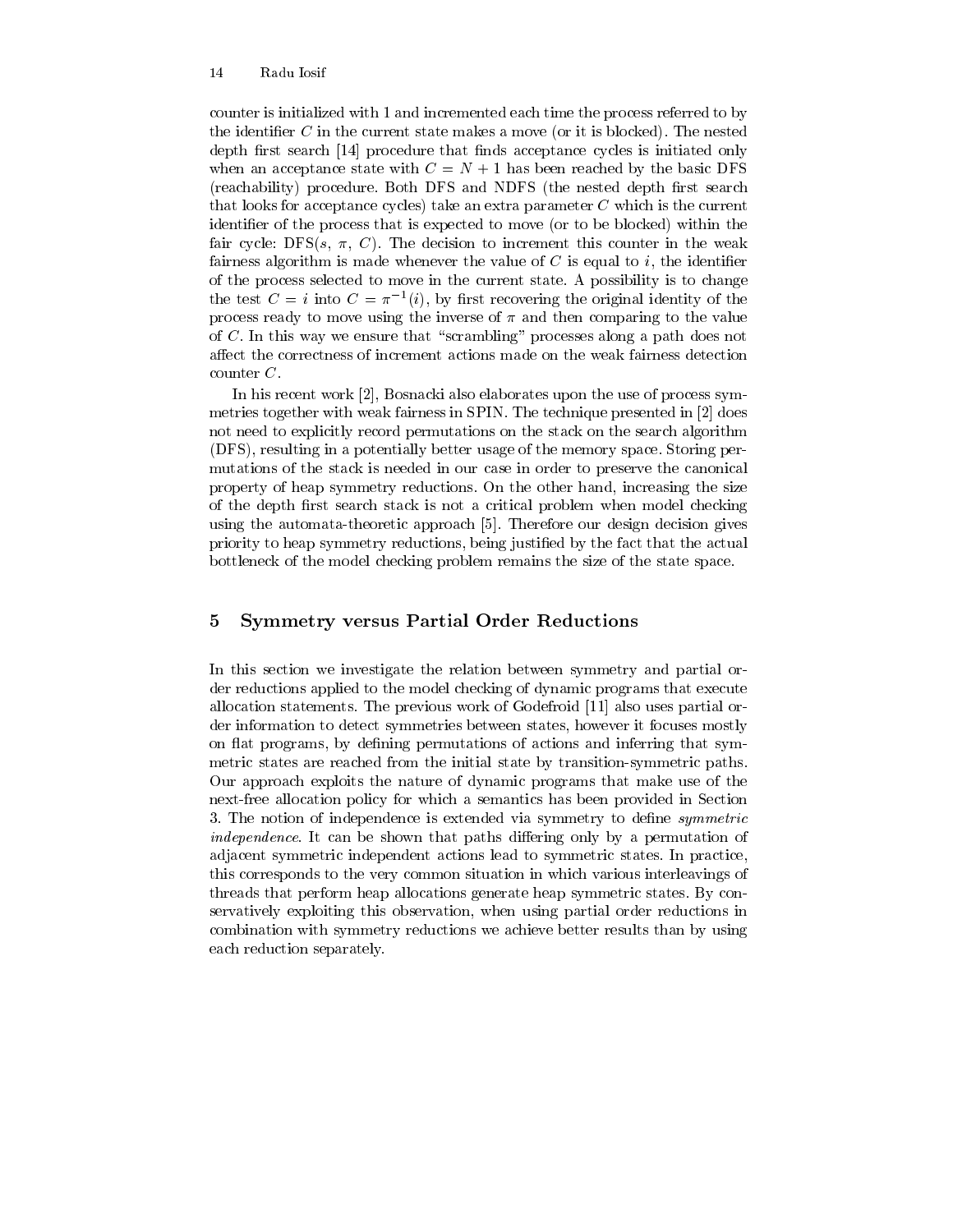For the rest of this section, let  $K = (S, R, L)$  be a Kripke structure over the set of actions  $\Sigma$ . An action  $\alpha$  is said to be *enabled* in state s if there exists a state t such that  $s \stackrel{\alpha}{\to} t$  in R. By enabled<sub>K</sub>(s) we denote the set of all actions enabled in  $s$ , according to the structure  $K$ . We can now introduce the concept of independent actions.

**Deminition 6.** A symmetric irreflexive relation  $I \in \mathbb{Z} \wedge \mathbb{Z}$  is said to be an independence relation for K iff for all  $(\alpha, \beta) \in I$  and for each  $s \in S$  such that  $\alpha, \beta \in enabled_K(s)$ , we have:

 $\overline{\phantom{a}}$  if  $s \stackrel{\alpha}{\rightarrow} t$  then  $\beta \in enabled_K(t)$  $-$  if for some s', s"  $\in S$ ,  $s \stackrel{\sim}{\to} s' \stackrel{\sim}{\to} t$  and  $s \stackrel{\sim}{\to} s'' \stackrel{\sim}{\to} t'$ , then  $t = t'$ .

All partial order reduction algorithms [10], [12], [13] exploit (conservative under-approximations) of action independence. In practice, it has been shown that larger independence relations yield better partial order reductions. The contribution of this work to improving partial order reductions is based on defining and exploiting a weaker notion than the one from Definition 6.

**Definition 7.** Given a symmetry relation  $\equiv$  on S, a symmetric irreflexive re $l$ ation  $I_S \in \mathbb{Z} \times \mathbb{Z}$  is said to be a symmetric independence relation for  $K$  iff for all  $(\alpha, \beta) \in I_s$  and for each  $s \in S$  such that  $\alpha, \beta \in enabled_K(s)$ , we have:

- $-$  if  $s \stackrel{\alpha}{\rightarrow} t$  then  $\beta \in enabled_K(t)$
- $-$  if for some s', s''  $\in$  S, s  $\stackrel{\sim}{\to}$  s'  $\stackrel{\sim}{\to}$  t and s  $\stackrel{\sim}{\to}$  s''  $\stackrel{\sim}{\to}$  t', then  $t \equiv t'$ .

The only change with respect to the Definition  $(6)$  is that, in  $I<sub>S</sub>$ , two transitions are allowed to commute modulo symmetry. An independence relation is trivially a symmetric independence. Let us notice however that  $I<sub>S</sub>$  can be much larger than  $I$ , since the number of states in a symmetry equivalence class is at most exponential in the number of state components e.g., ob jects, processes. Duany, one can refer to the notion of *dependence*, which is defined as  $D = \triangle \wedge \triangle \wedge I$ . Similarly, we can define the notion of symmetric dependence as  $D_S = \Delta \times \Delta \setminus IS$ . We can now formally relate the two notions of independence.

**Lemma 3.** Given a symmetry relation  $=$   $\cup$   $\cup$   $\wedge$   $\cup$ , **I** is a symmetric independence for K iff I is an independence for  $K_{/\equiv}$ .

A second point of our discussion concerns visibility of actions. An action  $\alpha$  is said to be *invisible* with respect to a set of atomic propositions  $P \subseteq \mathcal{P}$  iff, for all  $s, t \in S$  such that  $s \stackrel{\alpha}{\to} t$  it is the case that  $L(s)\cap P = L(t)\cap P$ . Given the quotient structure  $K_{/\equiv} = (S', R', L')$ , by Definition (2) we have that  $L(s) = L'([s])$  for each  $s \in S$ , therefore an action is invisible in K iff it is invisible in  $K_{\ell}$ .

The correctness result of this section is based on the main result of [7]: performing partial order reduction on an already built quotient structure yields the same structure as using an on-the-fly algorithm that combines both partial order and symmetry reduction. Figure 6 (a) shows a classical state space exploration algorithm with partial order reductions on the already built quotient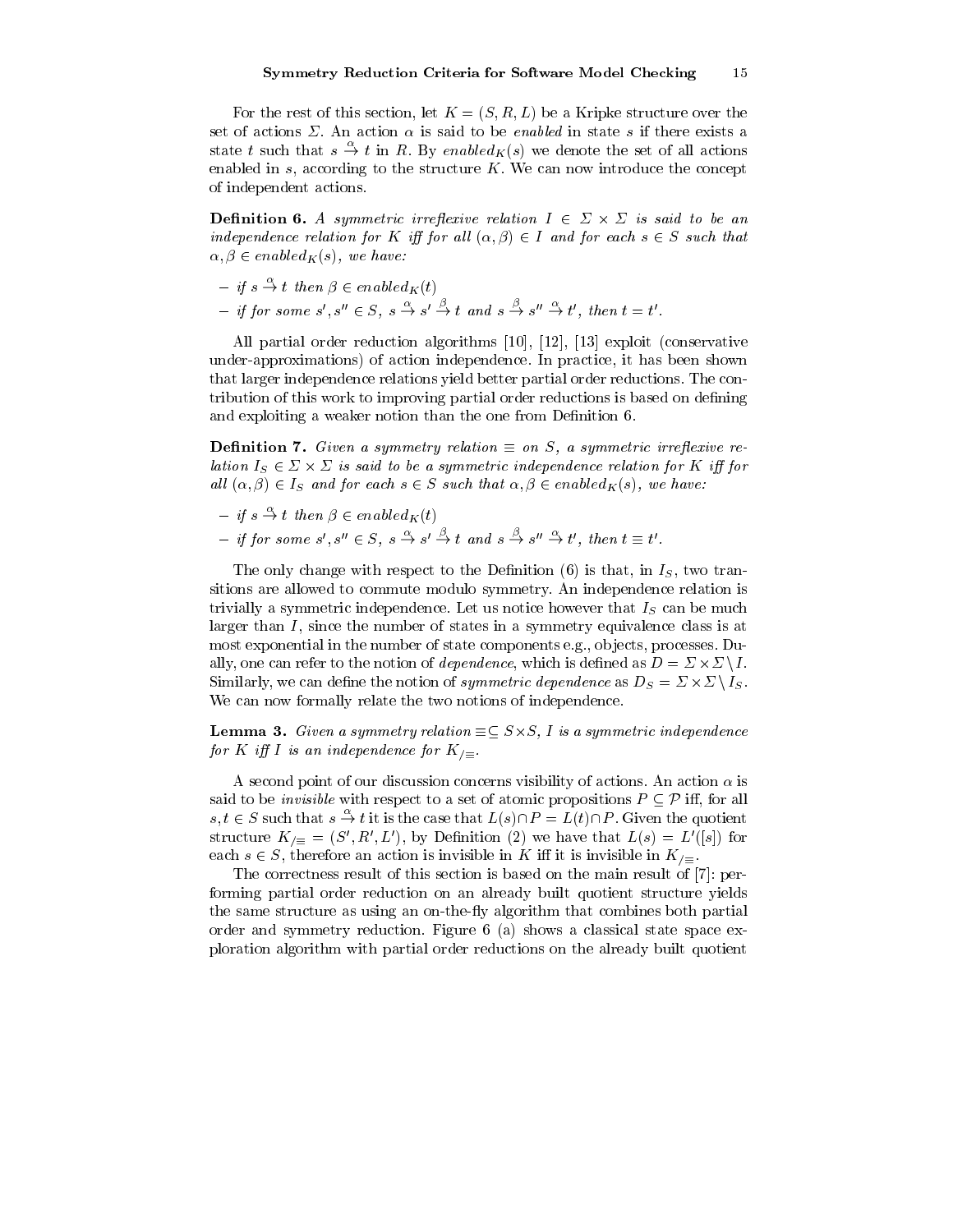```
DFS([s])add([s], Statespace)
push([s], Stack)for each l in ample_a([s]) do
   let [t] such that [s] \stackrel{\iota}{\rightarrow} [t]\rightarrow |t| let t such that s \rightarrow tif [t] \notin Statespace DFS([t]) fi
pop(Stack)
end DFS
          (a)
                                    DFS(s)add(rep(s), Statespace)push(rep(s), Stack)for each l in ample_b(s) do
                                        if rep(t) \notin Statespace DFS(t) fi
                                    pop(Stack)
                                    end DFS
                                               (b)
```
Fig. 6. Depth First Search with Partial Order and Symmetry Reductions

structure  $K_{/\equiv} = (S', R', L')$ , while Figure 6 (b) depicts the changes done to the algorithm in order to use both partial order and symmetry reduction on-the-fly. Assume that  $rep : S \to S$  is a canonical representative function (see Definition 4). We consider two functions  $ample_a : S' \rightarrow \Sigma$  and  $ample_b : S \rightarrow \Sigma$  that return, for a state  $s$ , a subset of the set of enabled actions in  $s$  for the quotient and original structures respectively, i.e.,  $ample_a(s) \subseteq enabled_{K/\equiv}(s)$  and  $amp(e_b(s)) \subseteq enaouea_{K}(s)$ . In order for the reduction to be sound  $\overline{\ }$ ,  $amp(e_a)$  must satisfy the following requirements  $[4]$ , for each state s:

C0-a  $ample_{a}([s]) \neq \emptyset \iff enabled_{K_{/\equiv}}([s]) \neq \emptyset$ 

- C1-a on every path that starts with [s] in  $K_{/\equiv}$ , an action that is *dependent* on some action in  $ample_a([s])$  cannot be taken before an action from  $ample_a([s])$  is taken.
- C2-a if  $ample_a([s]) \subset enabled_{K/\equiv}([s])$  then every  $\alpha \in ample_a([s])$  is invisible.
- C3-a if  $ample_a([s]) \subset enabled_{K_{/\equiv}}([s])$  then for every  $\alpha \in ample_a([s])$  such that  $[s] \stackrel{\alpha}{\rightarrow} [t]$ , then  $[t] \notin Stack$  holds.

In order to define the  $ample_b$  function (used by the algorithm in Figure 6 (b)), we change conditions [C0-a] and [C2-a] into [C0-b], [C2-b] by syntactically replacing ample<sub>a</sub> with ample<sub>b</sub> and  $K_{/\equiv}$  with K. Since K and  $K_{/\equiv}$  are bisimilar by Corollary (1), conditions [C0-a] and [C0-b] are actually equivalent. From the previous discussion concerning visibility of actions, we can conclude that also [C2-a] and [C2-b] are equivalent. The rules [C1-b] and [C3-b] are as follows:

- C1-b on every path that starts with  $s$  in  $K$ , an action that is symmetric dependent on some action in  $ample_b(s)$  cannot be taken before an action from  $ample_b(s)$ is taken.
- C3-b if  $ample_b(s) \subset enabled_K(s)$  then for every  $\alpha \in ample_b(s)$  such that  $s \stackrel{\alpha}{\rightarrow} t$ , then  $rep(t) \notin Stack$  holds.

 $\,$  Property preservation for partial order reductions uses the notion of stuttering path  $\,$ equivalence, a weaker notion than bisimulation. For more details, the interested reader is referred to [12]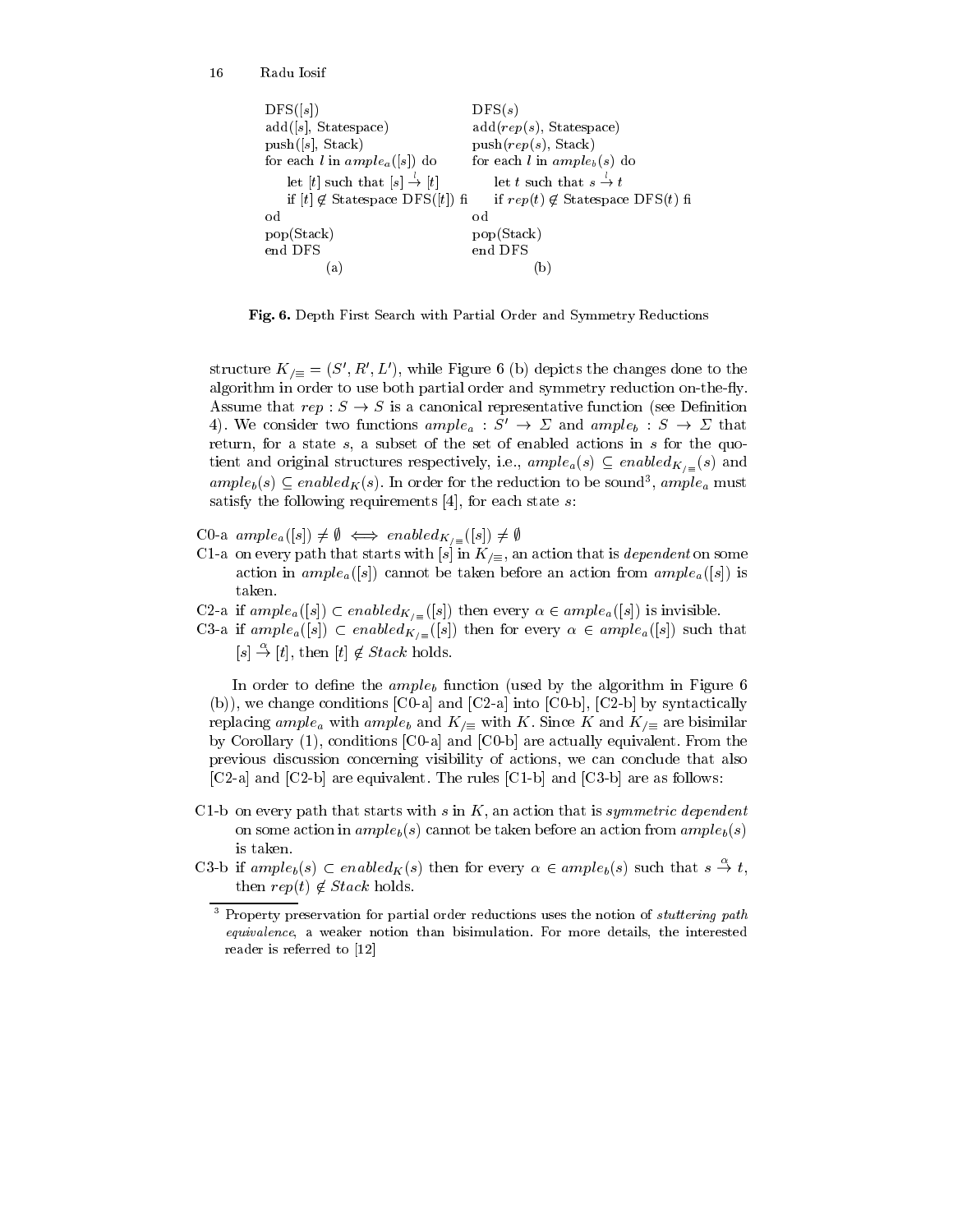A consequence of Lemma (3) is that conditions [C1-a] and [C1-b] are equivalent. Equivalence of [C3-a] and [C3-b] can be shown as an invariant of the lockstep execution of the algorithms in Figure 6. The proof of the following theorem can be done between the lines of Theorem 19 in [7].

**Theorem 3.** The state space explored by the algorithm  $(a)$  running on the quotient structure  $K_{/\equiv}$  is isomorphic to the one explored by the algorithm (b) running on the original structure K.

According to [12], partial order reduction preserves all formulas of the  $LTLX$ (next-free LTL) logic. An algorithm for partial order reduction that preserves properties expressible in  $CTL^*X$  can be found in [15]. As a consequence of this and Theorem 3, combining partial order with symmetry reductions will preserve all properties written as next-free temporal logic formulas.

Having discussed the correctness of our partial order reduction that uses directly symmetric independence, we need to identify actions (program statements) that are (globally) symmetric independent without inspecting the program executions described by K or the reduced structure  $K_{\ell}$ . The operational semantics defined in Section 3 comes into place now. In particular, we are interested by the rules (NEW1) and (NEW2) that define object allocator actions. It can be noticed that the first-free allocation policy used by both  $(NEW1)$  and  $(NEW2)$ actions is sufficient to obtain the second point of Definition  $(7)$ . Without loss of generality, we assume that, if two actions  $\alpha$  and  $\beta$  are enabled in a state, they must belong to different processes. In other words, for the purposes of the proof, we do not consider non-deterministic choices in our language. In the following, let <sup>a</sup> and <sup>b</sup> denote two distinct program variables.

**Lemma 4.** Let  $\sigma = (s, (h, l_k), (p, i))$  be a state and  $\alpha = [\alpha = \text{new}], \beta = [\beta = \text{new}]$ be two actions whose semantics are described by either one of the rules (NEW1) or (NEW2). If  $\sigma', \sigma'', \theta'$  and  $\theta''$  are states such that  $\sigma \stackrel{\sim}{\to} \sigma' \stackrel{\sim}{\to} \theta'$  and  $\sigma \stackrel{\sim}{\to} \sigma'' \stackrel{\sim}{\to}$  $\sigma$  , then  $\sigma$   $\equiv_{\mathit{heap}} \sigma$  .

In order to meet the first requirement of Definition (7), one can take the classical [13] approach of defining safe actions. A safe action belonging to a process  $p(i)$  is globally independent from all actions belonging to other processes  $p(j)$  $(i \neq j)$  and invisible with respect to the set of atomic propositions that occur in a property expressible as a temporal logic formula. Both requirements are met by actions  $x = new$  where x is a local variable, in cases where the property refers only to global variables. Otherwise, static analysis can be used to compute a conservative over-approximation of the set of aliases in the program and consequently, conservatively under-approximate the set of safe actions enabled in a state.

To conclude, we have shown how the concept of symmetry can be used to extend the notion of independence used by partial order reductions. Identifying symmetric independent actions can be done by a syntactic analysis of the program andusing them in the model checking algorithm mayresult in a better partial order reduction. On the other hand, it can be shown that this technique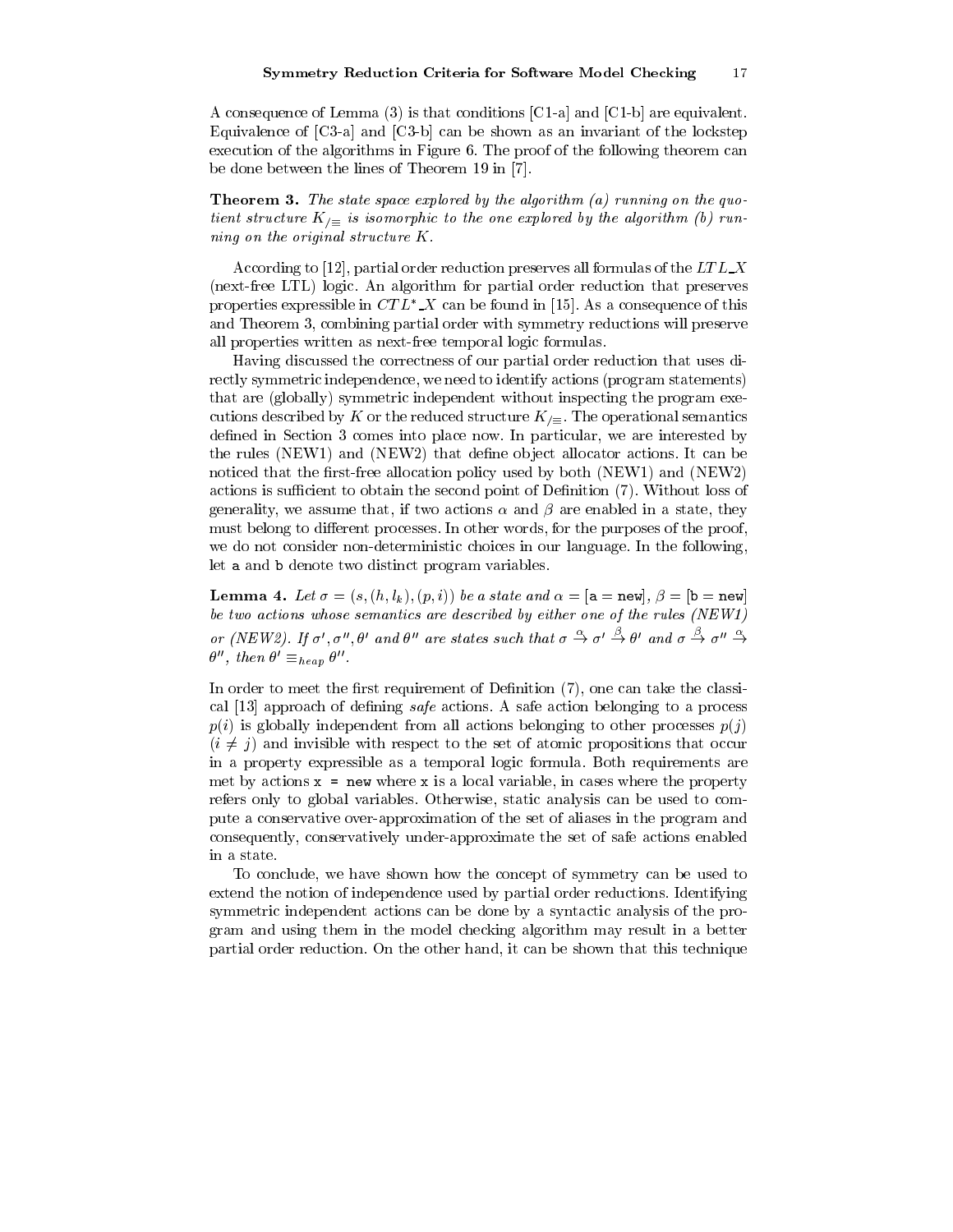is equivalent to performing classical partial order reduction on an already built quotient structure, the result being a subset of the quotient structure that preserves meaningful properties.

#### 6Implementation and Experience

The heap symmetry and partial order reductions with symmetric independence have been implemented in the dSPIN model checker [20]. We performed experiments involving two test cases: the first one is a model of an ordered list shared between multiple updater threads, and the second models an interlocking protocol used for controlling concurrent access to a shared B-tree structure. Both models are veried for absence of deadlocks.

dSPIN is an automata theoretic explicit-state model checker designed for the verification of software. It provides a number of novel features on top of standard SPIN's [18] state space reduction algorithms, e.g., partial-order reduction and state compression. The input language of dSPIN is a dialect of the PROMELA language  $[18]$  offering, C-like constructs for allocating and referencing dynamic data structures. On-the-fly garbage collection is also supported [21]. The presence of garbage collector algorithms in dSPIN made the implementation of heap symmetry reductions particularly easy. The algorithm used to compute sorting permutations is in fact an instrumented mark and sweep garbage collector. The explicit representation of states allowed the embedding of such capabilities directly into the model checker's core. This served to bridge the semantic gap between high-level object oriented languages, such as Java or  $C_{++}$ , and formal description languages that use abstract representations of systems, such as nite-state automata.

The first test case represents a dynamic list ordered by node keys. The list is updated by two processes that use node locks to synchronize: an inserter that adds given keys into the list, and an extractor that removes nodes with given keys from the list. The example scales in the maximum length of the list  $(L)$ .

The second example is an interlocking protocol that ensures the consistency of a B-tree\* data structure accessed concurrently by a variable number of replicated updater processes. Various mutual exclusion protocols for accessing concurrent B-tree\* structures are described in [1] and our example has been inspired by this work. The example scales in the number of updater processes  $(N)$ , B-tree order  $(K)$  and maximum depth of the structure  $(D)$ .

Symmetries arise in both examples because different interleavings of the updater processes cause different allocation orderings of nodes with the same data. The results of our experiments are shown in Table 1. The table shows the number of states generated by the model checker with standard partial order reduction only  $(-)$ , with partial order based on symmetric independence only  $(SI)$ , with symmetry reductions only (SR) and with combined partial order and symmetry reductions (SI+SR). The results show that combining partial order with symmetry reductions can outperform each reduction technique applied in isolation.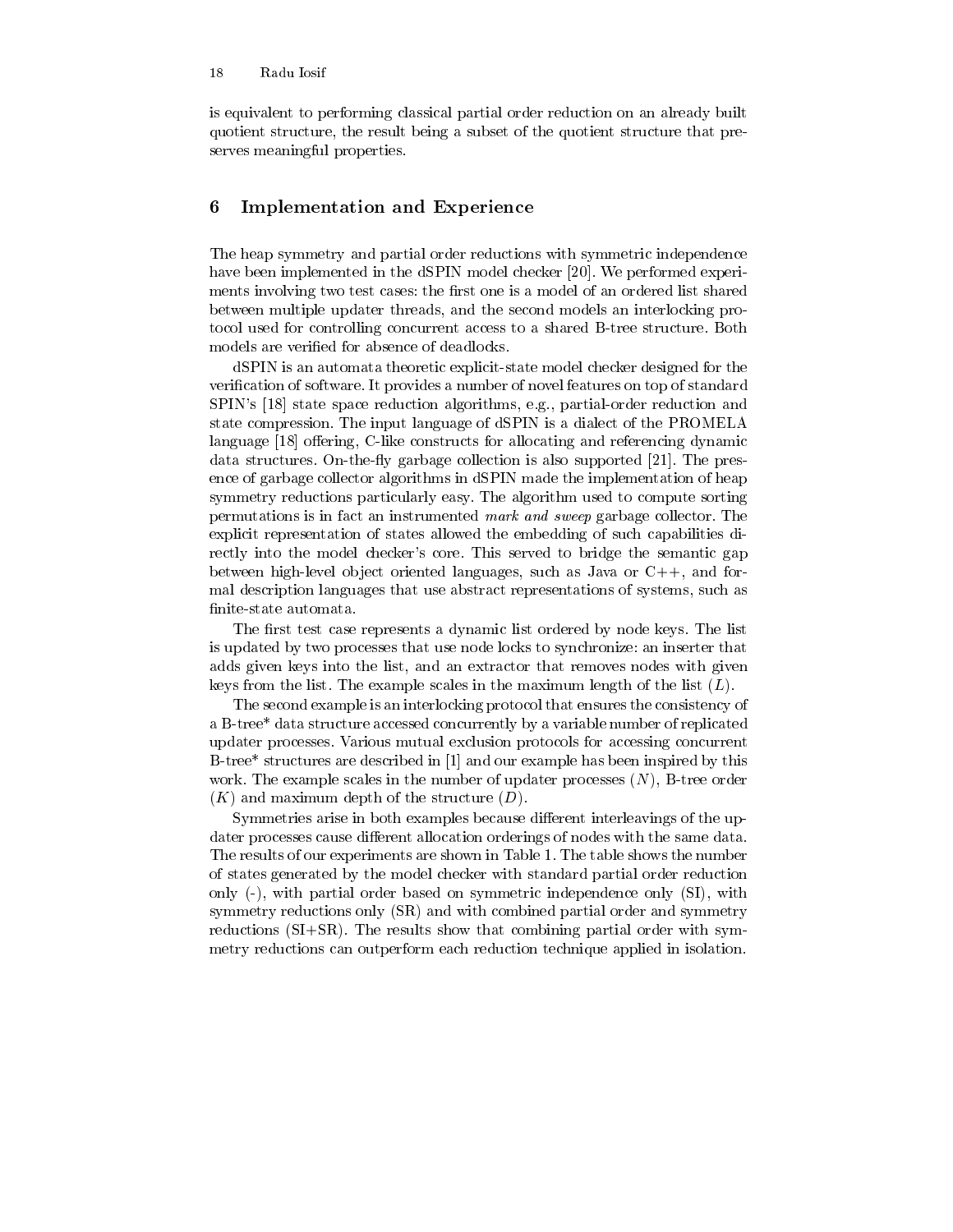Table 1. Experimental Results Table 1. Experimental Results and Results and Results and Results and Results and Results and Results and Results and

| 1. Ordered List Example                               |        |        |               |                                  |
|-------------------------------------------------------|--------|--------|---------------|----------------------------------|
|                                                       | lSI+SR | SR.    | SI            |                                  |
| 6                                                     | 24075  |        |               | $24075$  1.31133e+06 1.31133e+06 |
|                                                       | 42338  | 42338  | $> 2.0 + 06$  | $> 2.0 + 06$                     |
| ii. B-Tree* Example                                   |        |        |               |                                  |
| $\parallel$ N, K, D $\parallel$ SI $+$ SR $\parallel$ |        | – SR   | SI            |                                  |
| 3                                                     | 3027   | 18773  | 3027          | 766842                           |
|                                                       | 32998  | 142371 | $> 1. e + 06$ | $> 1.0 + 06$                     |

 $\overline{1}$  Ordered Liet  $\overline{F}$ 

#### 7Conclusions

In this work, we have tackled issues related to the application of model checking techniques to software verification. Programs written in high-level programming languages have a more dynamic nature than hardware and network protocols. The size of a program state is no longer constant, as new components are added along executions. We have formalized this matter by means of semantic definitions of program states and actions. This semantics allows definition of various symmetry criteria for programs. We gave such criteria formal definitions, and described algorithms for on-they symmetry reductions in automata theoretic model checking. In particular, we have discussed the combination of two orthogonal symmetry reductions, related to heap ob jects and processes. We have also shown how our heap symmetry reduction technique relates with partial order reductions. The ideas in this paper have been implemented in a software model checker that extends SPIN with dynamic features. Using this prototype implementation, a number of experiments have been performed. Preliminary results are encouraging, making us optimistic about the role symmetry and partial order reductions can play in enhancing model checking techniques for software.

- 1. R. Bayer and M. Schkolnick: Concurrency of Operations on B-Trees. Acta Informatica Vol. 9 (1977) 1-21
- 2. D. Bosnacki: Enhancing State Space Reduction Techniques for Model Checking. PhD Thesis, Technical University of Eindhoven (2001)
- 3. E. Clarke, T. Filkorne and S. Jha: Exploiting Symmetry In Temporal Logic Model Checking. Proc. 5th Conference on Computer Aided Verification (1993) 450-462
- 4. Edmund M. Clarke, Orna Grumberg and Doron Peled: Model Checking. MIT Press (2001)
- 5. C. Courcoubetis, M. Vardi, P. Wolper and M. Yannankakis: Memory-Efficient Algorithms for the Verication of Temporal Properties. Proc. 2nd Workshop on Computer Aided Verification (1990)
- 6. D. Dams and D. Bosnacki: A Heuristic for Symmetry Reductions with Scalarsets. Proc. Formal Methods Europe (2001) 518-533